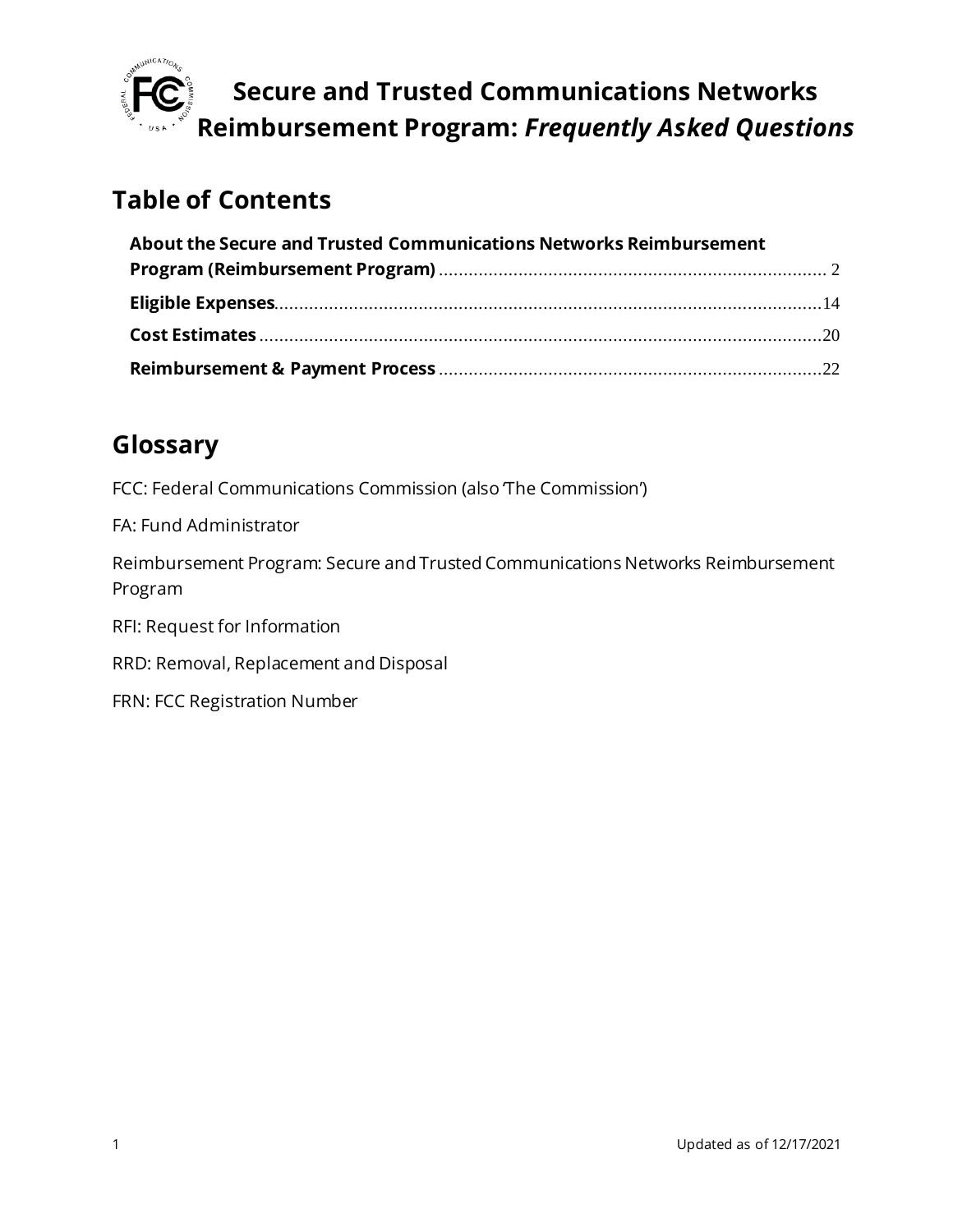

*Note: Any information, guidance, or advice provided in this FAQ constitutes informal guidance and should not be considered a final or binding FCC determination by FCC staff. See Applications of Mary Ann Salvatoriello, John Boyd, Holly Hill Broad. Co., Suzanne M. Wilson*, Memorandum Opinion and Order, 6 FCC Rcd 4705, 4708, para. 22 (1991).

## <span id="page-1-0"></span>**About the Secure and Trusted Communications Networks Reimbursement Program (Reimbursement Program)**

### *What is the Secure and Trusted Communications Networks Reimbursement Program (Reimbursement Program)?*

The Secure and Trusted Communications Networks Act of 2019 (Secure Networks Act) directs the Federal Communications Commission (FCC) to establish the Secure and Trusted Communications Networks Reimbursement Program (Reimbursement Program). The Reimbursement Program aims to secure the nation's communications supply chain and protect national security by reimbursing eligible Providers for the removal, replacement, and disposal of communications equipment and services that pose a threat to the security of our nation's communications networks.

Specifically, the Reimbursement Program will reimburse providers of advanced communications services with ten million or fewer customers for costs reasonably incurred for the removal, replacement, and disposal of covered communications equipment or services that pose a national security risk. Currently, covered communications equipment or services are limited to communications equipment or services produced or provided by Huawei Technologies Company (Huawei) or ZTE Corporation (ZTE) that were obtained by providers on or before June 30, 2020. In the Consolidated Appropriations Act, 2021 (CAA), Congress appropriated approximately \$1.9 billion in funding for the Reimbursement Program.

### *Who is eligible to participate in the Reimbursement Program?*

To be eligible to participate in the Reimbursement Program, you must be an advanced communications service Provider with ten million or fewer customers that obtained Huawei and/or ZTE equipment and services on or before June 30, 2020. The term "advanced communications service" means high-speed switched, broadband telecommunications capability that enables users to originate and receive high-quality voice, data, graphics, and video telecommunications using any technology with connection speeds of at least 200 kbps in either direction. In addition to Eligible Telecommunications Carriers (ETCs), Providers of advanced communications service could include schools,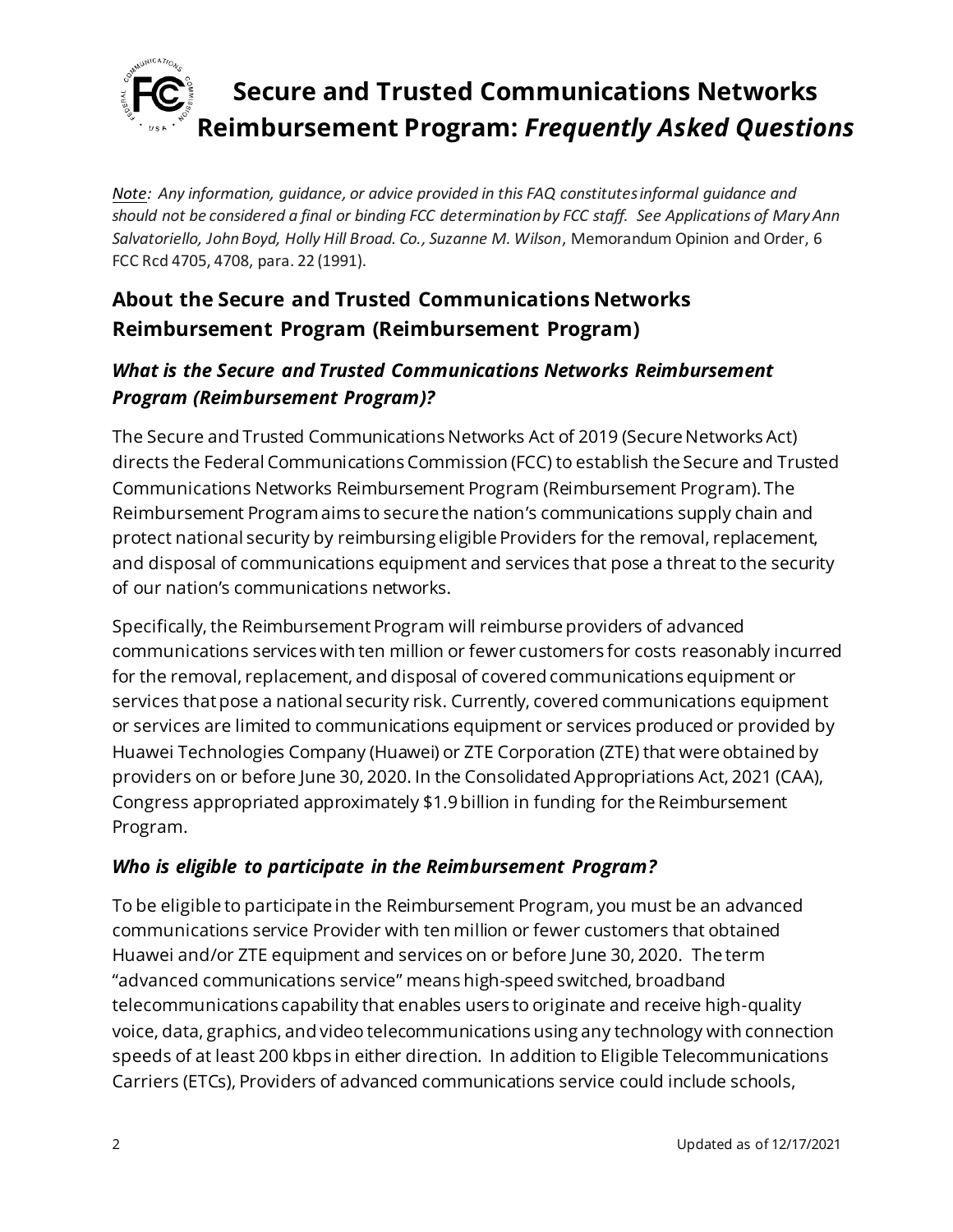

libraries or health care providers, or consortiums thereof, to the extent they provide such facilities-based broadband service to end users.

For purposes of determining eligibility, 'customers' means those customers of the Provider and customers of any affiliate that receive advanced communications services as of the date the application is filed. Providers may be asked to upload supporting documentation to prove their eligibility based on these criteria.

#### *How does the Reimbursement Program work?*

Generally, the Reimbursement Program follows the high-level steps below.

- a. *Providers* Confirm eligibility to participate in the Program based on eligibility requirements and identify covered Huawei and ZTE equipment and/or services in the network
- b. *Providers*  When the filing window opens, complete the FCC Form 5640 Application Request for Funding Allocation using the online filing portal, inclusive of eligibility and cost estimate information and associated supporting documentation
- c. *FCC & Fund Administrator* Review applications to determine completeness, eligibility, and reasonableness of cost estimates
- d. *FCC* Grants or denies applications
- e. *FCC* Issues funding allocation commitments to eligible Providers based on approved cost estimate submissions and notifies Providers of their allocation amount
- f. *Providers* Submit invoices and supporting documentation as actual costs are incurred<sup>1</sup>
- g. *FCC & Fund Administrator* Review Reimbursement ClaimRequests based on actual invoices submitted and approve or deny requests as they are received
- h. *Department of Treasury* Issues reimbursement payments for approved ClaimRequests

 $1$  Program participants must submit at least one reimbursement request within one year of allocation issuances. Failure to do so will lead to the allocation expiring and reverting back to the FCC fund for future filing windows. 47 CFR § 1.50004(g)(1).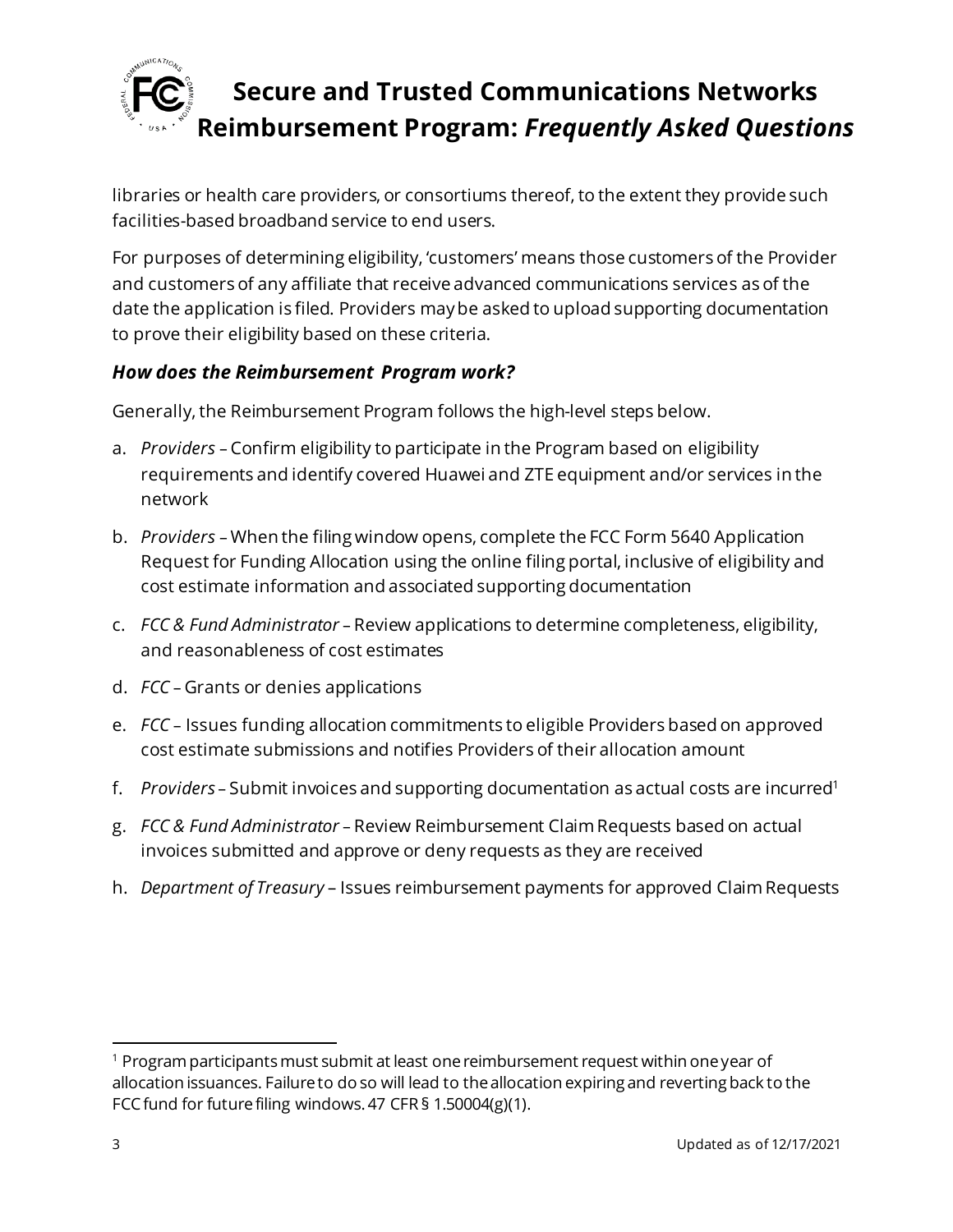

- i. *Providers –* Complete removal, replacement, and disposal (RRD) project within the mandated term<sup>2</sup>
- j. *Providers* File all Claim Requests by the Reimbursement Claim Request deadline
- k. *FCC & Fund Administrator* Confirm equipment replacement and disposal, perform audit and close out activities with Providers

More specific information will be released as the window for filing applications approaches, including updated versions of these FAQs, detailed user guides and training associated with application submission.

### *How do Providers apply to the Reimbursement Program and how can they prepare for the application process?*

The FCC will announce when the Reimbursement Program filing window will open via Public Notice. At that time, Providers that believe they are eligible to participate in the Program will utilize FCC Form 5640 Application Request for Funding Allocation, accessed via an online portal established by the FCC a[t fcc.gov/supplychain,](https://www.fcc.gov/supplychain) to submit their applications.

Prior to the filing window opening, Providers that intend to submit an FCC Form 5640 Application Request for Funding Allocation are encouraged to visit the Reimbursement Program website[, fcc.gov/supplychain](https://www.fcc.gov/supplychain), to obtain more information about the Program and eligibility requirements. Providers should review the *[2021 Supply Chain Order](https://www.fcc.gov/document/fcc-acts-protect-national-security-communications-supply-chain-0)*, the *[Reimbursement Program Policies and Procedures Public Notice](https://www.fcc.gov/document/fcc-announces-final-supply-chain-reimbursement-program-procedures)*, and the *[Cost Catalog](https://docs.fcc.gov/public/attachments/DA-21-947A4.pdf)* and begin to compile any vendor quotes, invoices and other documentation in preparation for their application submission. Providers should also confirm they are registered in SAM.gov. The [SAM.Gov Entity Registration Status Tracker](https://sam.gov/content/status-tracker), https://sam.gov/content/status-tracker, provides information on existing registrations and the registration process. Providers are urged to initiate the registration process, or confirm their existing status, early as registration may take some time to complete.

Detailed user guides and training on the Form 5640 filing process will be provided ahead of the filing window opening.

 $2$  Program participants have one year after receiving their first funding disbursement to complete their removal, replacement, and disposal project (referred to as their RRD term), though there is a process through which Providers can request an extension. If granted, the extension would be the new RRD term.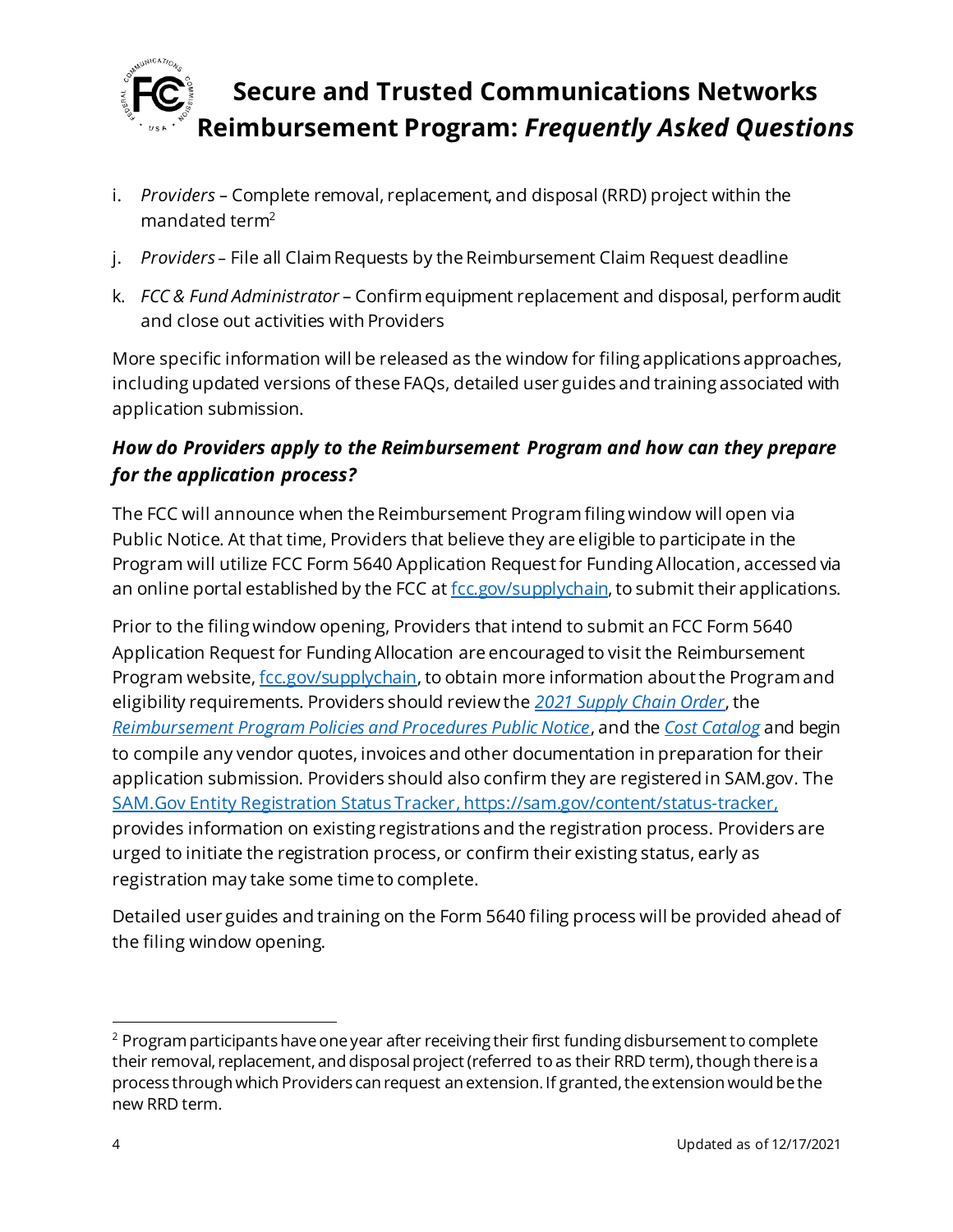

### *Are there any limitations with respect to number of locations, equipment or cost estimate submissions that will impact how a Provider must complete their FCC Form 5640 Application Request for Funding Allocation? 3,4*

Yes. Due to system limitations, Eligible Providers that anticipate exceeding any of the following limits will need to submit multiple applications using different FCC Registration numbers such that no one application exceeds any of these limits:

- Locations: 1,000
- Equipment: 1,000 items (combined existing and replacement equipment)
- Cost Estimates: 20,000

Though the maximum number of locations and equipment entries permitted for upload into the templates is 1,000, we recommend that Applicants only upload up to 500 locations and equipment entries at a time to avoid system performance issues. Applicants attempting to upload more than 500 locations and equipment entries with any one batch upload are likely to face significantly degraded system performance. To submit multiple applications, Providers may either submit separate applications for their subsidiaries (as opposed to submitting one application at the holding company level) or create multiple FRNs associated with one entity EIN/TIN. These approaches will both allow the Provider to stay under the limitations listed above, and also allow for having multiple people working on their submissions during the filing window as only one person can be in an individual application at any one time.

If Applicants choose to create additional/multiple FRNs they should:

- a. Provide an attachment of all related FRNs that can be considered during the review period.
- b. Provide the same required eligibility and cost estimate attachments with each application to prevent any delay in the review of each application.
- c. Use a consistent naming convention when establishing the new FRNs that somehow indicates the FRNs are associated, e.g., Applicants may organize their applications geographically, by distribution layer, or any logical manner and use an FRN naming conventions that reflects that decision.
- d. Use the same 'Real Party in Interest' FRN for each Applicant FRN.

<sup>3</sup> Added 10/20/2021

<sup>4</sup> Updated 12/03/2021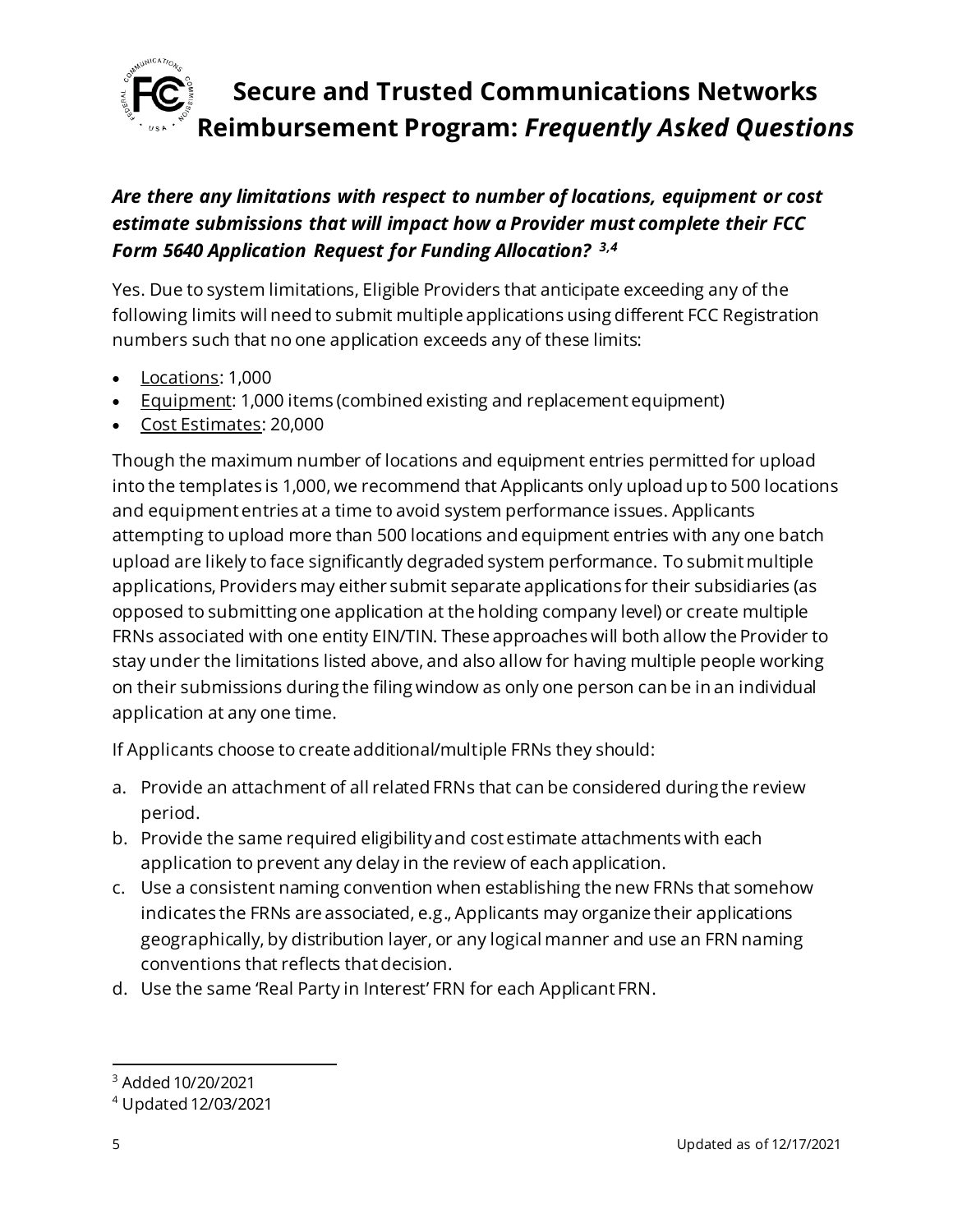

### *How can a Provider create multiple FRNs for use in creating multiple applications?<sup>5</sup>*

Applicants creating multiple FRNs for use in creating multiple FCC Form 5640 Applications should use the same TIN in the TIN field of each FRN registration filing. When creating new FRNs, please use a consistent naming convention for each new FRN that somehow indicates the FRNs are associated, e.g., Applicants may organize their applications geographically, by distribution layer, or any logical manner and use an FRN naming convention that reflects that decision. Providers may start the CORES registration process by visitin[g https://apps.fcc.gov/coresWeb/publicHome.do](https://apps.fcc.gov/coresWeb/publicHome.do).

#### *What and when is the Reimbursement Program filing window period?<sup>6</sup>*

The filing window is the period of time during which Providers can submit their application for participation in the Reimbursement Program. The FCC opened the Reimbursement Program filing window and began accepting applications on October 29, 2021 at 12:00 AM ET. The filing window will close on Friday, January 14, 2022 at 11:59 PM ET. Providers must have their application submitted, including eligibility documentation and all cost estimates, by the filing window close.

The FCC will treat all applications as if they were simultaneously received once the filing window closes. That is, there is no added benefit to filing early during the filing window as applications are processed simultaneously after the filing window closes and not on a first come, first served basis. Requests received outside of the filing window will not be accepted. The FCC and Fund Administrator will begin reviewing applications for eligibility and cost reasonableness after the filing window has closed.

### *During the filing window, can multiple users work on a single Applicant's FCC Form 5640 Application Request for Funding Allocation at the same time?<sup>7</sup>*

No. Only one user can work inside the application at a time. Providers concerned about their ability to complete the application within the filing window or that will exceed 1,000 locations, 1,000 equipment items (combined existing and replacement), or 20,000 cost estimates may do one of the following, as applicable:

<sup>5</sup> Added 10/20/2021

<sup>6</sup> Updated 12/03/2021

<sup>7</sup> Added 10/20/2021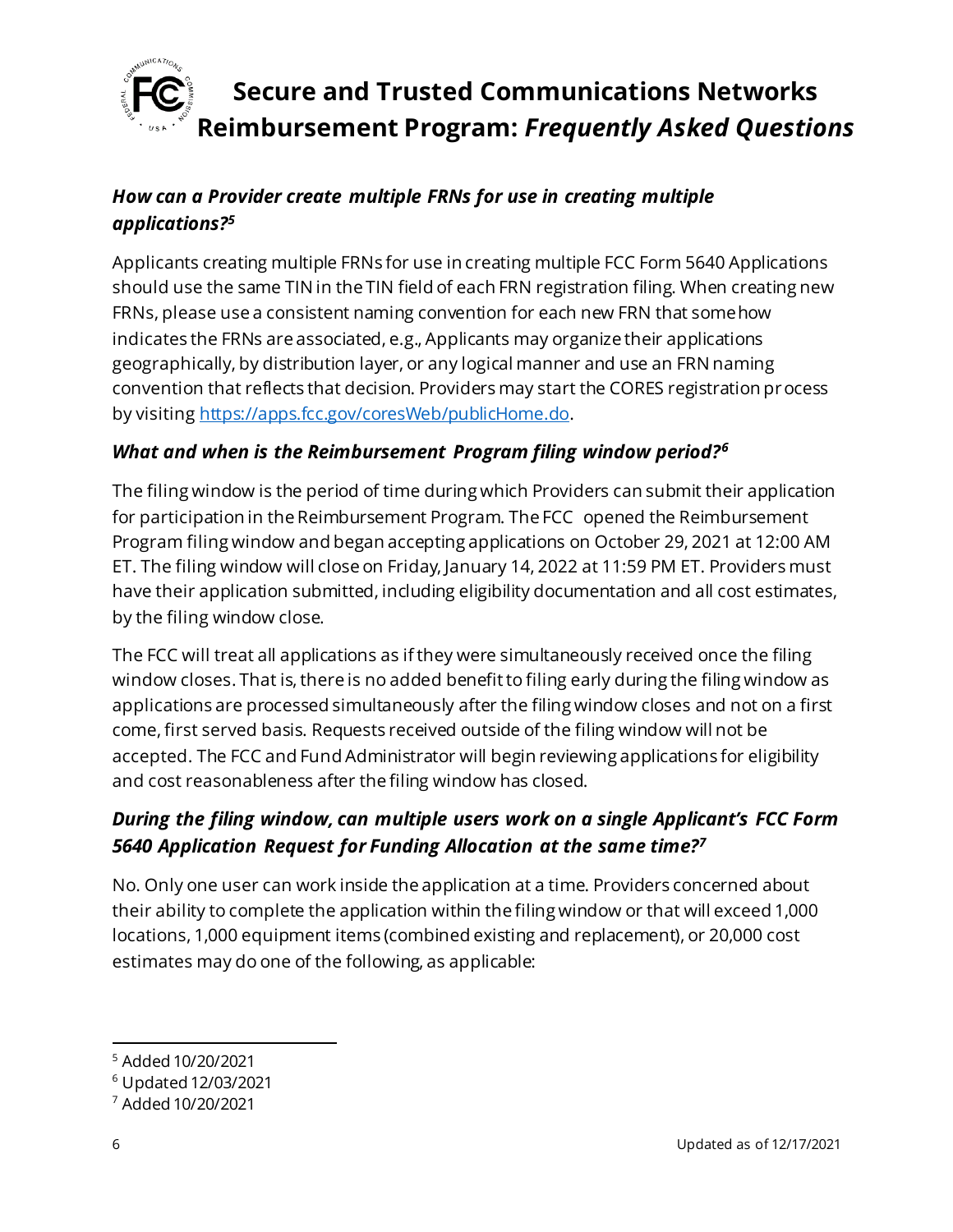

- 1. Applicants with multiple eligible subsidiaries should apply at the subsidiary level, as opposed to the Holding Company level, using the FRN of each subsidiary for separate applications. This will allow unique users to work on each application and could avoid reaching the limitations listed above.
- 2. Applicants may also create multiple FRNs associated with one entity EIN/TIN. This will allow the Applicant to create multiple applications, one for each FRN, enabling unique users to work on each application. If Applicants choose to create additional/multiple FRNs they should:
	- a. Provide an attachment of all related FRNs that can be considered during the review period.
	- b. Provide the same required eligibility and cost estimate attachments with each application to prevent any delay in the review of each application.
	- c. Use a consistent naming convention when establishing the new FRNs that somehow indicates the FRNs are associated, e.g., Applicants may organize their applications geographically, by distribution layer, or any logical manner and use an FRN naming conventions that reflects that decision.
	- d. Use the same 'Real Party in Interest' FRN for each Applicant FRN.

The FCC Form 5640 Application Request for Funding Allocation will also allow for Excel batch uploads for the locations, equipment, and cost estimate sections of the application. These templates can be completed offline, outside the SCRP Filing Portal, so that multiple users can work within the same template or on multiple versions of the same template and then combine. The completed batch files can then be uploaded into the FCC Form 5640 application.

### *What forms of documentation will be required as part of my application to support eligibility and documentation of existing equipment?*

The FCC Form 5640 Application Request for Funding Allocation contains a number of questions related to eligibility and documentation of the Applicant's Huawei and ZTE equipment and services obtained on or before June 30, 2020 that is subject to removal, replacement, and disposal.

*Provider of Advanced Communications Service*. Eligibility, as to whether an Applicant is a provider of advanced communications service, will be validated using FCC Form 477 Local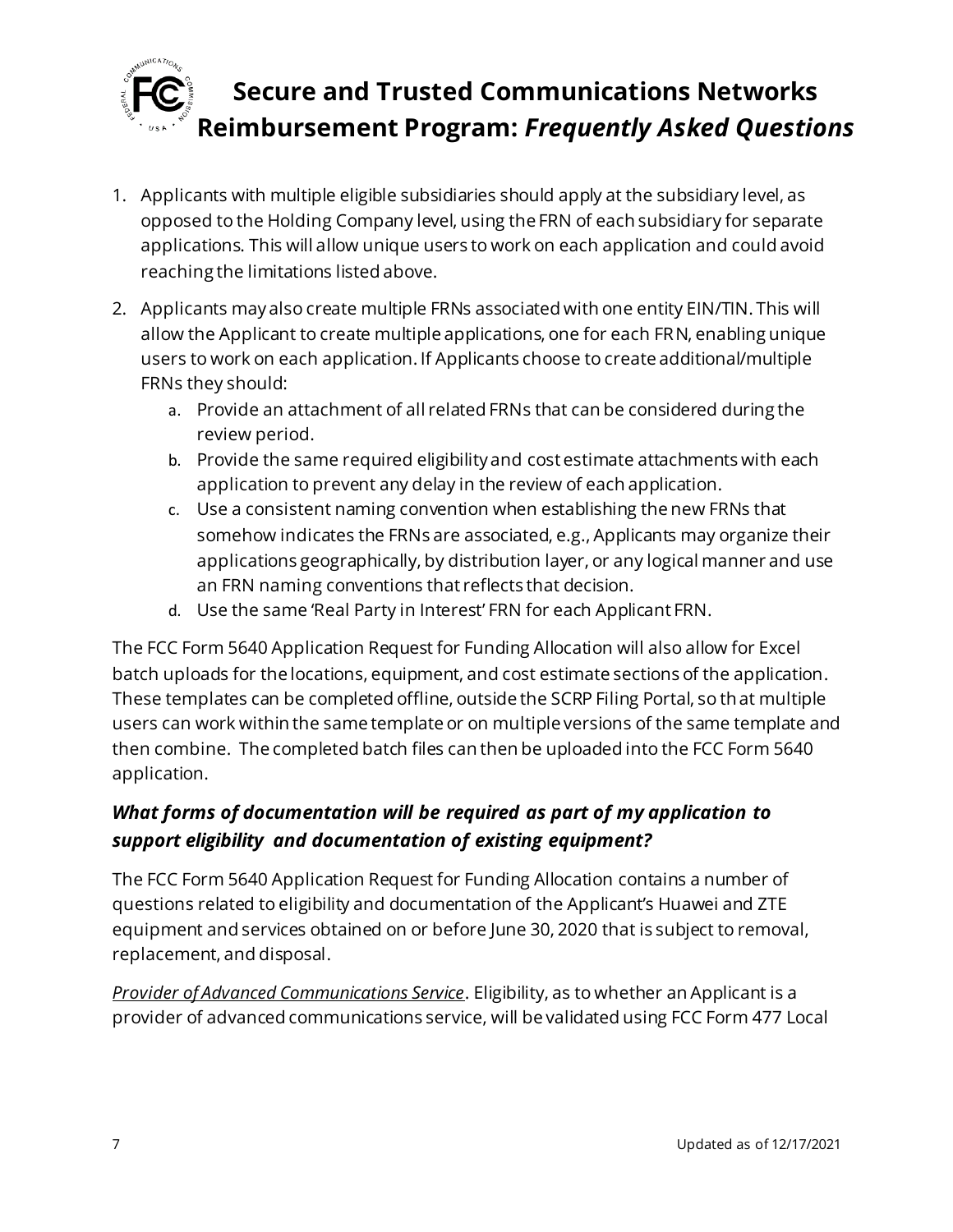

Telephone Competition and Broadband Reporting filing information.<sup>8</sup> Applicants not identified as recently filing an FCC Form 477 should be prepared to provide supporting documentation demonstrating their eligibility. Supporting documentation could include:

- Information from the Applicant's website describing services provided to customers
- A catalog of services provided to customers
- Annual public financial reports demonstrating number of customers and/or broadband services provided

*Covered Huawei/ZTE Equipment*. To be eligible for the Reimbursement Program, Applicants must show they have Huawei and ZTE equipment or service that was obtained on or before June 30, 2020. The FCC Form 5640 requires Applicants to identify their existing Huawei/ZTE equipment (e.g., identifying make and model and serial number when available) and date when obtained. Supporting documentation is required, which could include:

- Architecture or network configuration diagram(s) combined with forms of supporting documentation
- Equipment inventory lists with asset level identification (e.g., serial number(s))
- Equipment specifications for existing equipment
- Purchase orders or other documentation (e.g., invoices) that provide equipment specifications and date purchased
- Photographs of equipment

### *What equipment or service location information are Providers required to provide in their application?<sup>9</sup>*

Each equipment or service will need to correlate to a specific location. As such, Applicants are required to upload specific location information for each site, including:

- Location Name
- Latitude of Location (using WGS84 datum for latitude coordinates)

<sup>&</sup>lt;sup>8</sup> All facilities-based broadband providers are required to file data with the FCC twice a year, using the FCC Form 477, on where they offer Internet access service at speeds exceeding 200 kbps in at least one direction.

<sup>9</sup> Updated 10/20/2021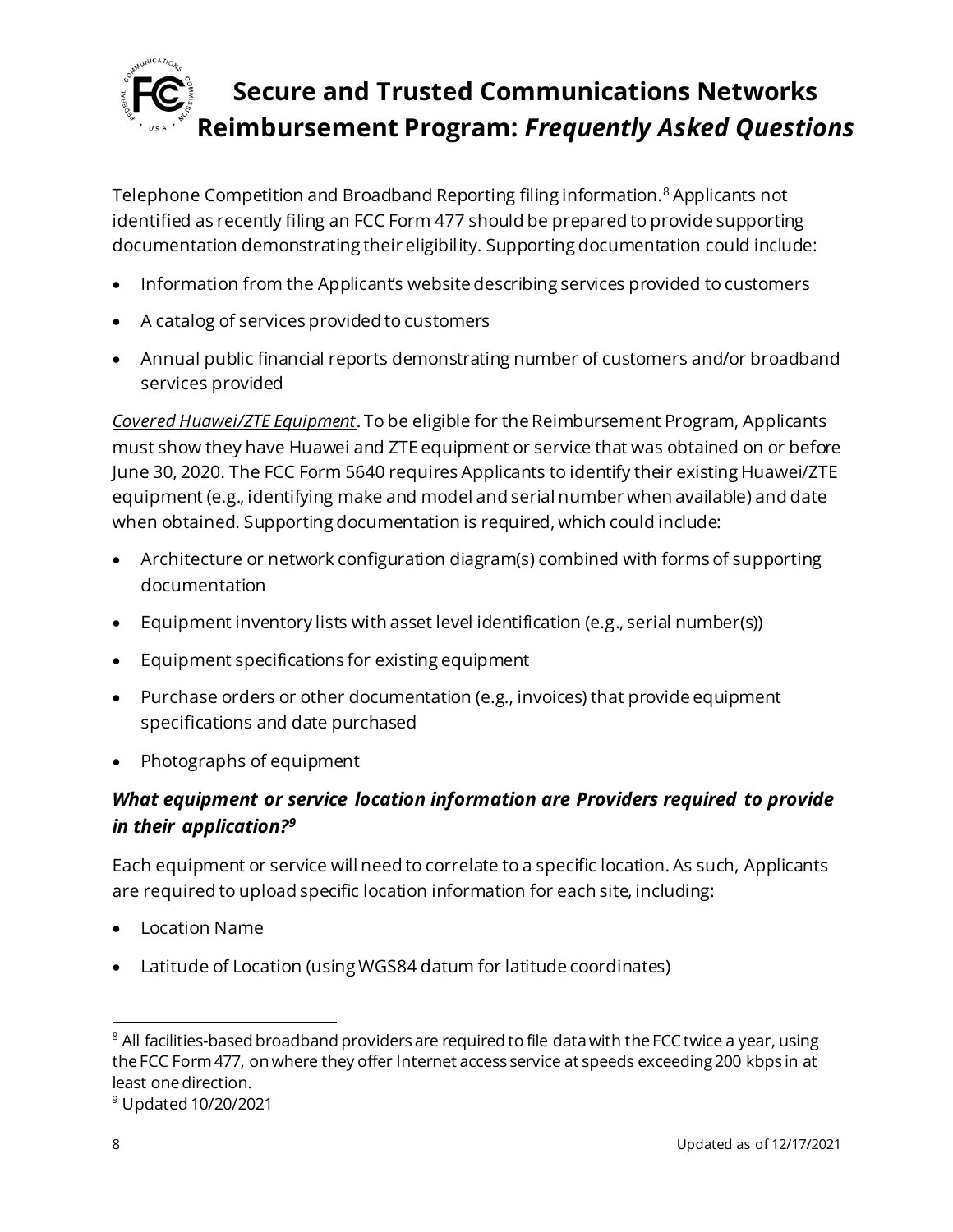

- Longitude of Location (using WGS84 datum for longitude coordinates)
- Location Address (Number & Street, City, State, and Zip Code)
- Location Address if No Postal Address is Available (a location description is permissible in situations where a postal address is not available)
- Type of Site Location (i.e., cell site, mobile switching center, central office, network operations center, headquarters, or other (if selecting other a brief description is required))

This applies both to cell sites and office locations that may be the location for network core equipment.

Multiple locations and existing equipment can be added via bulk upload.

## *Will there be the ability for Providers to batch upload their site locations, equipment, and cost estimates in their application?<sup>10</sup>*

Yes, Excel templates will be available for download within the FCC Form 5640 Application Request for Funding Allocation to allow Applicants to bulk upload multiple locations and existing and replacement equipment and/or services as well as cost estimates for replacement equipment. Cost estimates can *only* be entered via Excel batch upload and must be consolidated into one Excel template prior to uploading into the Form 5640.

### *Should Providers file at the holding company level or the individual/subsidiary level?<sup>11</sup>*

Providers are encouraged to submit a single, consolidated application at the holding company level (as long as doing so will not result in an application that exceeds 1,000 locations, 1,000 equipment/services items or 20,000 cost estimates); however, they are permitted to submit at the individual/subsidiary level.

If applying at the subsidiary level, Providers will be required to identify their holding company FCC Registration Number (FRN) under the "Real Party in Interest" Information section of FCC Form 5640.

If applying at the holding company level, Providers will need to provide a listing of the FRNs of the subsidiaries covered by their application. This can be included as an attachment in

<sup>10</sup> Updated 10/20/2021

<sup>11</sup> Updated 10/20/2021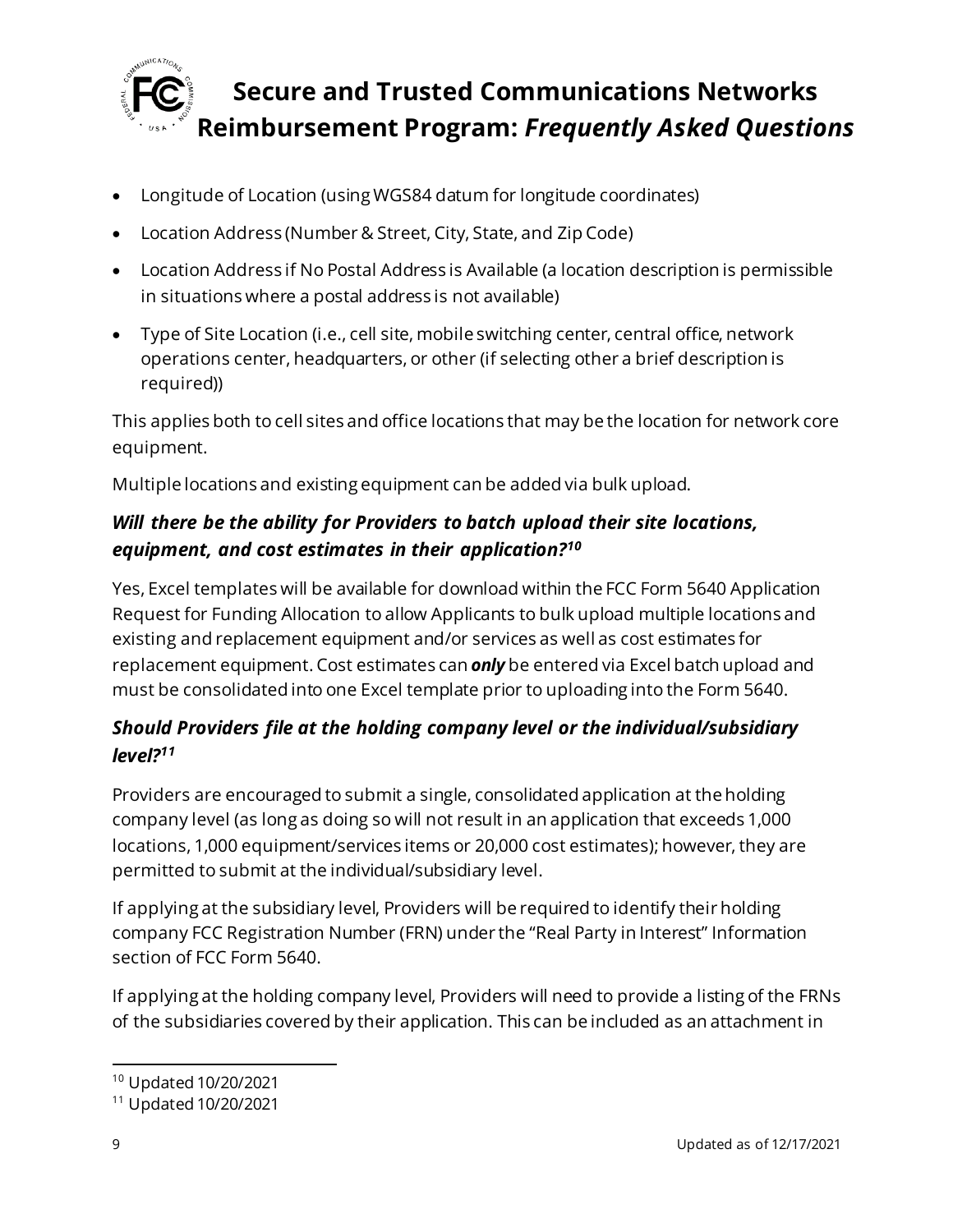

the application. In this case, the Provider's FRN and the "Real Party of Interest" FRN will be the same.

### *What Applicant information is automatically considered confidential in Form 5640?<sup>12</sup>*

Consistent with the Freedom of Information Act (FOIA) and the FCC's implementing rules, the FCC will treat certain information in the FCC Form 5640 Application as presumptively confidential and will withhold such information from routine public inspection, including:

- Detailed accounting information on the covered communications equipment or services removed, replaced, and disposed of, and the replacement equipment or services purchased, rented, leased, or otherwise obtained using Reimbursement Program funds;
- Vendor price quotes;
- Equipment or services location, including address, latitude/longitude, etc.;
- Removal or replacement plans that include sensitive information;
- Specific equipment or service type;
- Other provider-specific information;
- Specific timeline for the permanent removal, replacement, and disposal of covered communications equipment and services.

For additional information on what information is considered "confidential," please consult the *2021 Supply Chain Order* at 23-25, paras. 66-70.

## *Will Providers have the option to submit confidential versions of their timeline and plan documentation?<sup>13</sup>*

Applicants will have the option to request confidential treatment for these attachments in FCC Form 5640 by uploading a request for confidentiality. Consistent with the Freedom of Information (FOIA) and the Commission's rules, attachments properly designated as "confidential" will be withheld from routine public inspection, whereas attachments designated as "public" may be made publicly available. If applicants would like to provide a confidential version of their documents to be withheld from routine publi c inspection, they will have to check the box "Does the applicant request that some or all of the contents of the plan be kept confidential" under the appropriate Timeline or Plan section of the form. From there, additional upload boxes will populate and Program Participants can upload

<sup>12</sup> Added 10/20/2021

<sup>13</sup> Added 10/20/2021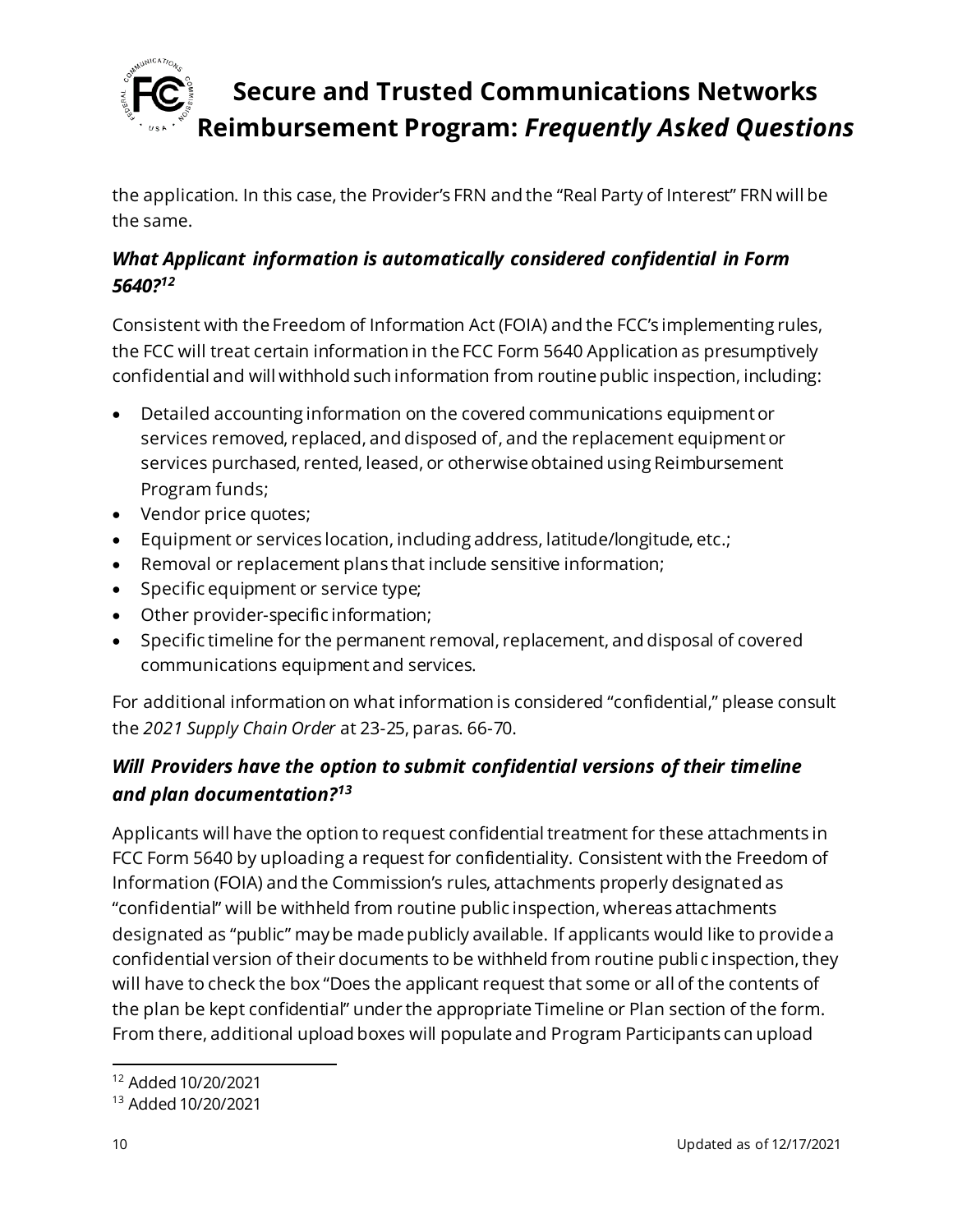

their confidential documents in addition to their redacted versions. Please note that if a Program Participant chooses to provide confidential documents, they are also required to upload a request for confidentiality.

For additional information on requests for confidentiality, please consult the *FCC Form 5640 User Guide*.

### *When will Providers know if they are eligible to participate in the Reimbursement Program?*

Applicants deemed eligible will be informed at the end of the application review period, which is anticipated to be completed in early Q2 2022.<sup>14</sup> At this time, they will receive notice of their allocation amount, which will be reflected in the online portal, communicated to them by email, and included in periodically released public notices. As more specific dates associated with Reimbursement Program milestones are known, they will be communicated via th[e Reimbursement Program website](https://www.fcc.gov/supplychain).

Applicants determined to be ineligible will receive communication(s) throughout the application review period and will be provided an opportunity to cure any application defects prior to a final determination.

### *When can Providers expect to know their allocation amount?*

Eligible Reimbursement Program Participants will be informed of their allocation amount at the end of the application review period, which is anticipated to be completed in early Q2 2022. Reimbursement allocation amounts will be accessible via the online portal, communicated to successful Applicants by email, and included in periodically released public notices. As more specific dates associated with Reimbursement Program milestones are known, they will be communicated via th[e Reimbursement Program website](https://www.fcc.gov/supplychain).

### *When can Providers begin submitting invoices for reimbursement?*

Participants can begin submitting reimbursement claim requests as soon as they receive their funding allocation, which is anticipated to occur in Q2 2022. As more specific dates associated with Reimbursement Program milestones are known, they will be communicated via th[e Reimbursement Program website](https://www.fcc.gov/supplychain).

<sup>&</sup>lt;sup>14</sup> The FCC is required to act on applications within 90 days of submission. The FCC may extend this review period by 45 days if circumstances warrant such an extension.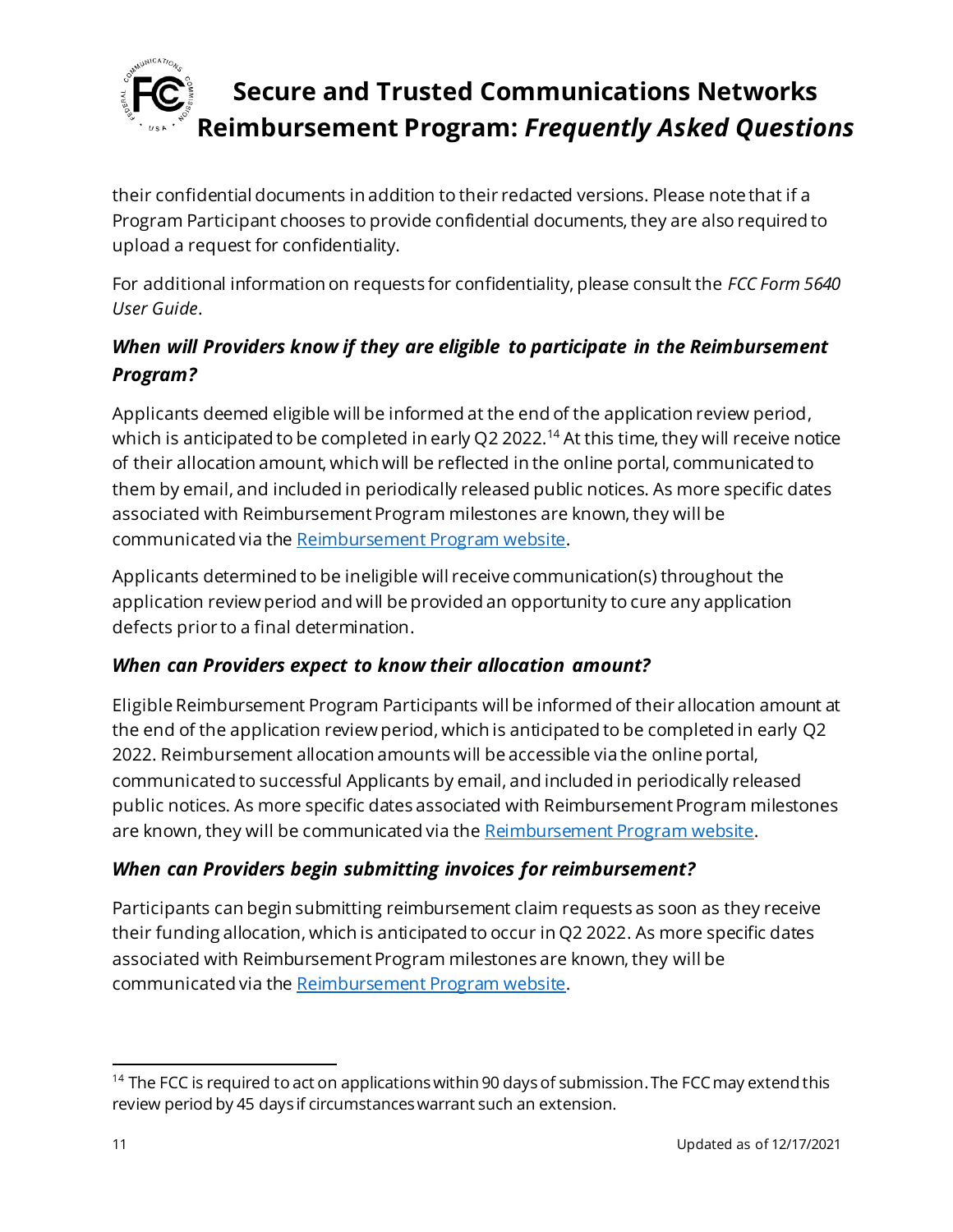

Participants must file at least one FCC Form 5640 Reimbursement Claim Request no later than one year after the FCC approves their Application Request for Funding Allocation. Failure to file within the one-year period will result in the FCC reclaiming the Participants funding allocation. Participants can continue to file Reimbursement Claim Requests during the removal, replacement, and disposal (RRD) term and up until 120 days following the end of the Participant's RRD term. Participants should note, however, that costs can only be incurred through the end of their RRD term (i.e., costs incurred after expiration of the RRD term are not eligible for reimbursement).

### *How will the FCC and Fund Administrator guard against Fraud, Waste, and Abuse?*

In addition to the FCC maintaining records and a rigorous reimbursement claim approval process, Participants may be subject to a variety of audits, site visits, and proof of payment requests during the close out process to assist the FCC and Fund Administrator in guarding the Reimbursement Program against fraud, waste, and abuse.

Audits may be conducted by various oversight bodies, including but not limited to, the FCC Office of Inspector General (OIG), Government Accountability Office (GAO), or U.S. Department of Treasury. A Participant has an ongoing obligation to retain documentation supporting its requests for reimbursement for a period that extends 10 years after the date it receives its final payment from the Reimbursement Program Fund.

Reimbursements will only be made for actual costs incurred as evidenced by a legitimate third-party invoice provided as documented evidence. Each reimbursement claim submission requires the Participant to certify to its accuracy and compliance with the Reimbursement Program and FCC rules, and any applicable federal statutes.

### *Where can Providers find more information about the Reimbursement Program?*

Additional information about the Reimbursement Program can be found on the Program website a[t www.fcc.gov/supplychain](http://www.fcc.gov/supplychain).

Providers may also contact the Reimbursement Program Fund Administrator email address at [SCRPFundAdmin@fcc.gov](mailto:SCRPFundAdmin@fcc.gov) with questions regarding the application and reimbursement request process or regarding actual submissions. Providers may also contact the Reimbursement Program Fund Administrator by calling (202) 418-7540 from 9:00 AM ET to 5:00 PM ET, Monday through Friday, except for Federal holidays.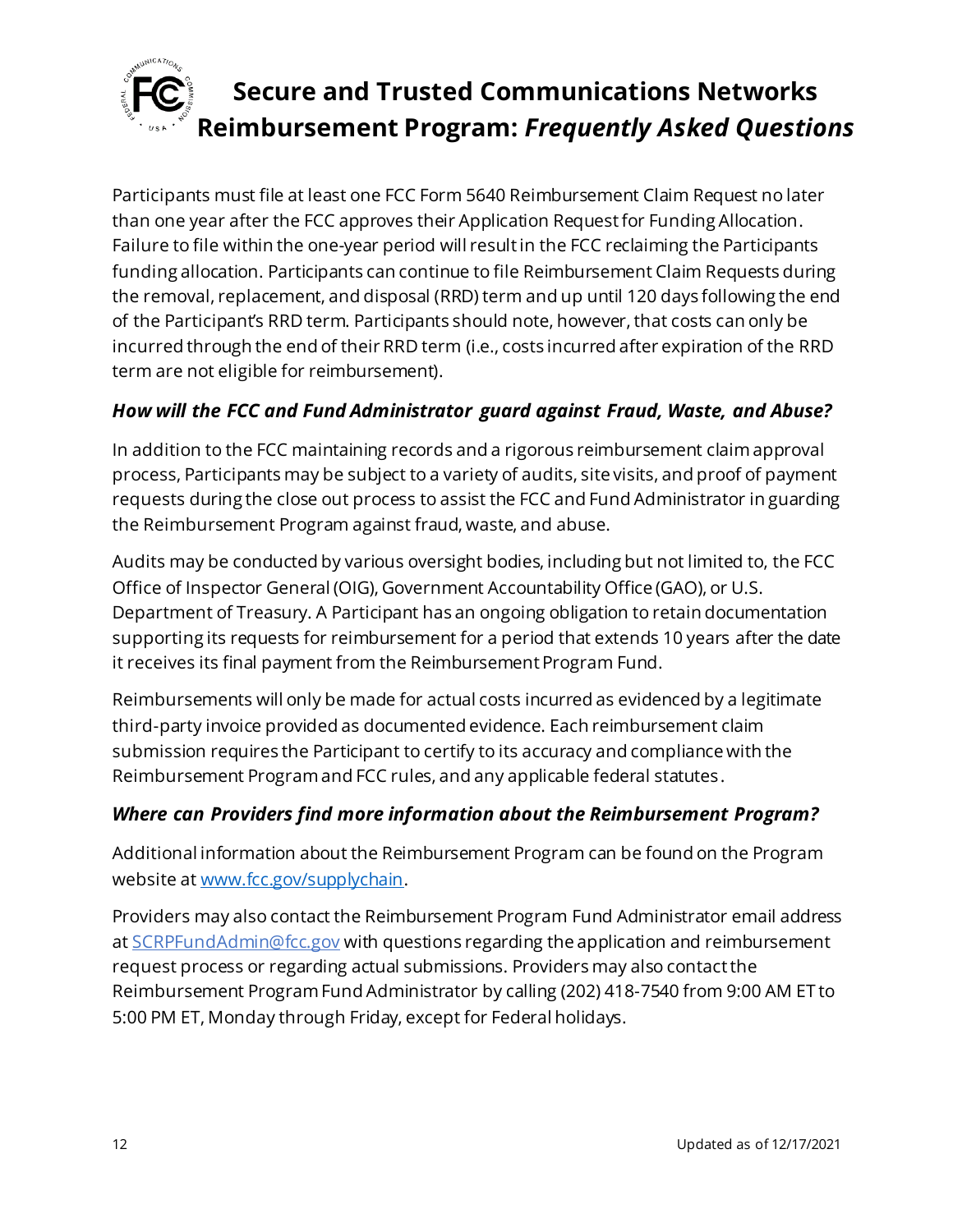

#### *What forms of documentation will be required to support cost estimates?*

Documentation to support cost estimates will be requested as part of your FCC Form 5640 Application Request for Funding Allocation. During the filing window, Applicants may use the Catalog of Eligible Expenses and Estimated Costs (the Cost Catalog) embedded in FCC Form 5640 to support requests if quotes or other documentation are not available at the time of submission. However, vendor quotes must be provided for costs not included in the Cost Catalog or for estimates that differ from the average cost estimates listed in the Cost Catalog. Also, vendor quotes must be provided for eligible expenses before the Participant will be reimbursed for actual costs.

#### *What documentation should Providers retain in order to comply with Reimbursement Program requirements?<sup>15</sup>*

In the *2020 Supply Chain Order*, the Commission advised Program Participants to retain all documentation related to their requests for funding reimbursement for actual expenses incurred (including relevant invoices and receipts) for a period of ten years. As such, Program Participants should retain documentation for each step of the removal, replacement, and disposal process in order to verify compliance with this requirement. As it relates to disposal effort in particular, Program Participants should:

- Retain shipping or transportation including detailed inventories supported by an affidavit, dates, locations, transportation service provider name, and means of transportation.
- Retain certificates of media disposition and certificates of destruction that will help Program Participants and the Commission verify compliance with their disposal and verification obligations.
- Maintain a chain of custody for removed covered communications equipment awaiting destruction or recycling and a detailed inventory of all items removed from a site.
- Maintain a detailed inventory of all items removed from a site. This inventory should be dated by the date of removal, include how the items are being destroyed, where the equipment is being shipped, and the means of transportation to the recyclers. This documentation could take the form of short affidavits, receipts for storage facilities, affidavits attesting to the storage conditions, and photographic or video documentation.

<sup>15</sup> Added 10/20/2021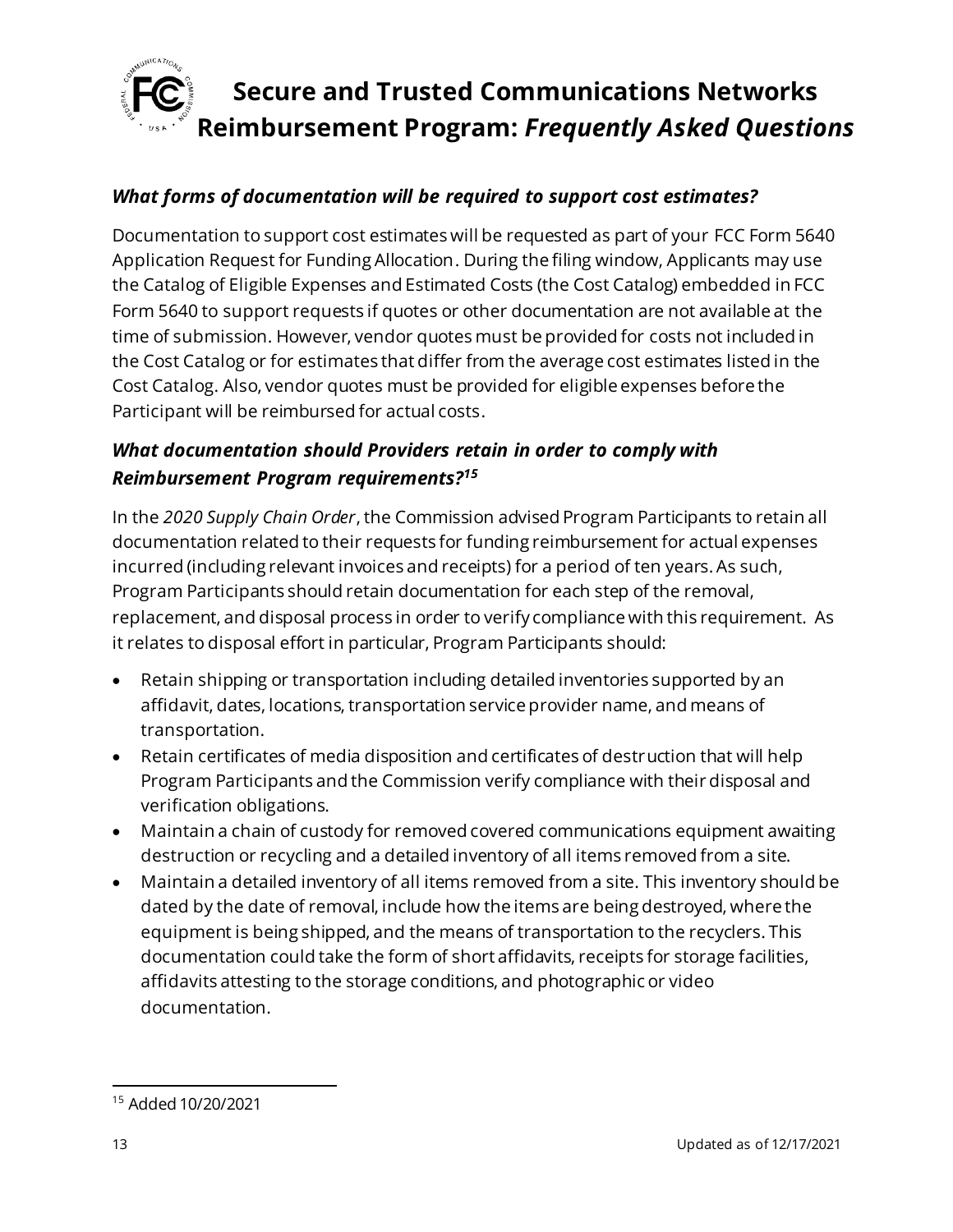

• Have the disposal company maintain sufficient documentation evidencing the destruction of the equipment. At a minimum, the disposal company should be able to provide the Program Participant with a certificate of destruction, where applicable.

### <span id="page-13-0"></span>**Eligible Expenses**

### *What costs are eligible for reimbursement within the Reimbursement Program?*

The Reimbursement Program will reimburse eligible Providers of advanced communications services for costs reasonably incurred for the removal, replacement, and disposal (RRD) of their Huawei and ZTE equipment and services obtained on or before June 30, 2020. RRD costs incurred prior to April 17, 2018 will not be reimbursable. Though reimbursement claims can be submitted for 120 days after the expiration of the RRD term, costs incurred after the expiration of the RRD term are ineligible for reimbursement.

The FCC considers the cost of replacement facilities 'reasonable' if the replacement facilities are comparable to those in use by the Provider prior to the RRD of covered communications equipment or service. Consideration of 'costs reasonably incurred' may necessarily be decided on a case-by-case basis by the FCC based on information provided as part of the application process.

The FCC recognizes that comparable replacements for older networks may not be available in the marketplace. For example, the FCC has said that replacing older mobile wireless networks with a 4G LTE equipment or service that is 5G ready will be treated as a comparable replacement. For additional information on comparable replacements and the treatment of technology upgrades, *se[e Third Report & Order](https://www.fcc.gov/document/fcc-acts-protect-national-security-communications-supply-chain-0)*, FCC 21-86, paras. 86-92.

The FCC has developed a Cost Catalog that contains categories of costs expected to be incurred in the RRD process and provides a detailed list of the core and non-core equipment and services eligible for reimbursement (and their associated predetermined estimated costs). Applicants can rely on the average cost estimates identified in the Cost Catalog when completing their FCC Form 5640 Application Request for Funding Allocation. For costs not covered by the Cost Catalog, or if Applicants want to use a cost estimate that differs from the Cost Catalog, they mustinstead provide an individualized cost estimate supported by a vendor quote. The Cost Catalog can be found on the Reimbursement [Program website](https://www.fcc.gov/supplychain). Providers are encouraged to consult the Cost Catalog prior to submitting their application.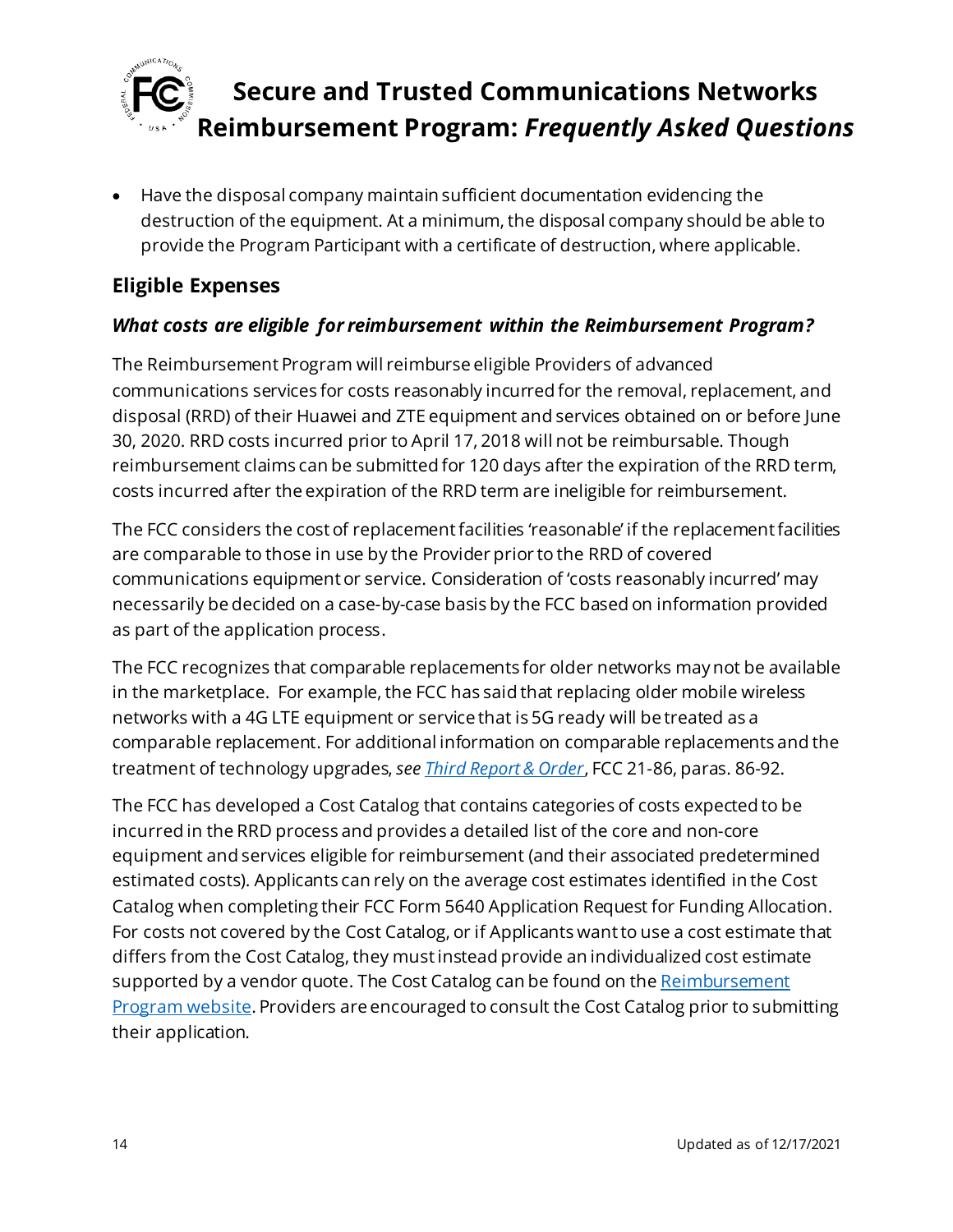

### *What costs are not eligible for reimbursement within the Reimbursement Program?*

*Technology Upgrades*. Reimbursement claims will be reviewed by the Fund Administrator and the Commission for eligibility and reasonableness. The FCC will only issue allocations and disbursements up to the amount of a comparable replacement using a "costs reasonably incurred" standard. Costs incurred above and beyond the reasonable cost of a comparable replacement will be borne by the Participant. Examples of technology changes that the Commission has said are technology upgrades and not comparable replacements are as follows:

- Replacing a microwave backhaul with fiber backhaul or replacing last-mile fixed wireless links with fiber-to-the-premises (FTTP) is considered a technology upgrade
- Replacement of fixed wireless links or RAO networks with fiber

When Reimbursement Program Participants seek to replace eligible covered communications equipment or service with a technology upgrade in excess of the costs of a comparable replacement, they will need to provide price quotes for a comparable replacement with their FCC Form 5640 Application Request for Funding Allocation and may not rely on the cost estimates contained in the Cost Catalog to estimate the cost of a comparable replacement.

*Customer Premises Equipment*. Separately, the Commission has determined that the replacement of non-Huawei or ZTE mobile handsets and other customer premises equipment, including Internet of Things devices, used by end users to access and utilize advanced communications services are not reasonably necessary to the removal, replacement, and disposal (RRD) of covered communications equipment or service. Accordingly, costs associated with the RRD of non-Huawei or ZTE customer premises equipment are ineligible for reimbursement under the Reimbursement Program. *Se[e Third](https://www.fcc.gov/document/fcc-acts-protect-national-security-communications-supply-chain-0)  [Report & Order](https://www.fcc.gov/document/fcc-acts-protect-national-security-communications-supply-chain-0)*, FCC 21-86, para. 94. In addition, the Wireline Competition Bureau has said, citing the Commission's language in the *[Third Report & Order](https://www.fcc.gov/document/fcc-acts-protect-national-security-communications-supply-chain-0)*, that wired (Wi-Fi) and wireless routers that constitute CPE are not reimbursable under the Program. *[Finalized](https://www.fcc.gov/document/fcc-announces-final-supply-chain-reimbursement-program-procedures)  [Forms Procedures Public Notice](https://www.fcc.gov/document/fcc-announces-final-supply-chain-reimbursement-program-procedures)*, DA 21-947, at 35, para. 100.

#### *What is the purpose of submitting cost estimates?*

Approved cost estimates will serve as the basis for Reimbursement Program Participants' allocation determinations as well as a basis for the review of subsequent reimbursement claims. A Participant's allocation is the amount of funding set aside from the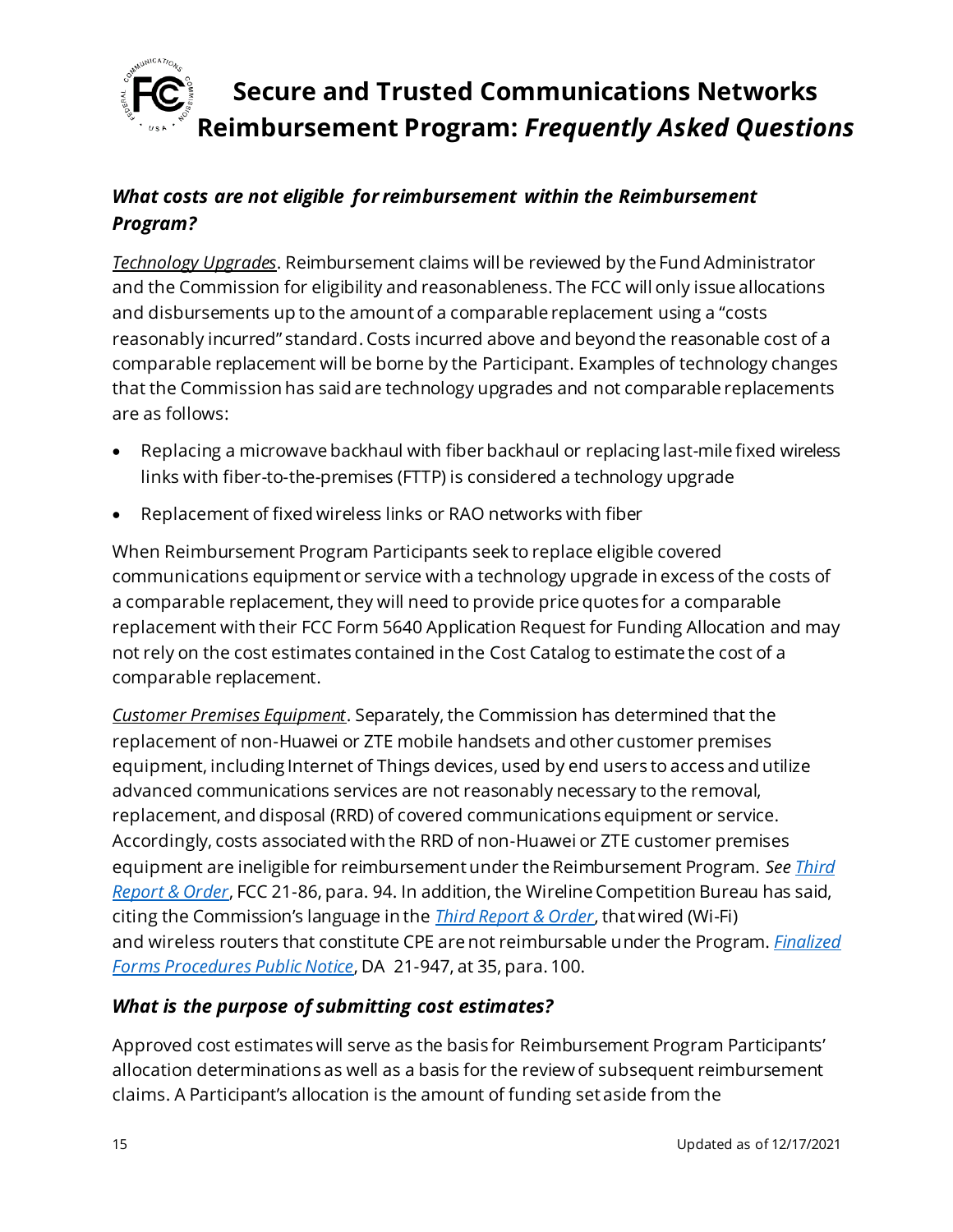

Reimbursement Program for the Participant to draw against as costs are incurred. To help the FCC and Fund Administrator determine a Participant's approved estimate amount, Providers must identify in their application both their existing equipment and/or services and the replacement equipment and/or services they intend to purchase or have purchased to complete their removal, replacement, and disposal (RRD) project. Reimbursement Program Participants can only receive funding disbursements for actual costs incurred, that are found reasonable, up to the amount of their funding allocation.

The FCC and Fund Administrator will review each cost estimate for reasonableness and ensure that the cost estimate is supported by either the Cost Catalog or vendor quotes or invoices. If additional information is needed, Participants will receive a Request for Information (RFI) for clarification or additional information via the online portal to the contact(s) on file. In order to provide a timely response to any RFIs, please ensure that the Contact Information provided in the application is up-to-date and accurate.

### *Are expenses related to financing a line of credit or bridge loan reimbursable?*

There may be instances when a Reimbursement Program Participant began the removal, replacement, or disposal (RRD) process prior to applying for and receiving their funding allocation from the Reimbursement Program and obtained a line of credit or bridge loan to do so. In such instances, the origination fees, commitment fees, and other fees and expenses associated with that loan may be reimbursable up until the time of allocation. These costs will be considered on a case-by-case basis and Participants will need to submit supporting documentation, including a brief cover letter detailing the need for the line of credit or bridge loan, how that funding is being utilized, and demonstrating that reimbursement is being sought only for fees incurred pre-allocation. All such fees incurred after a Participant receives their allocation will carry a presumption of being unreasonable and accordingly, will not be reimbursed.

### *Are temporary/interim facilities reimbursable?*

Yes, if a Provider requires interim facilities to meet its RRD term or avoid prolonged downtime during the transition, then interim facilities may be reimbursable. Circumstances will be considered on a case-by-case basis.

### *Is construction of a new tower reimbursable?*

Costs associated with a new tower may be reimbursable and will be considered on a caseby-case basis. If a structural analysis of a tower concludes that the tower cannot be reinforced to support a new piece of equipment, the Provider should determine whether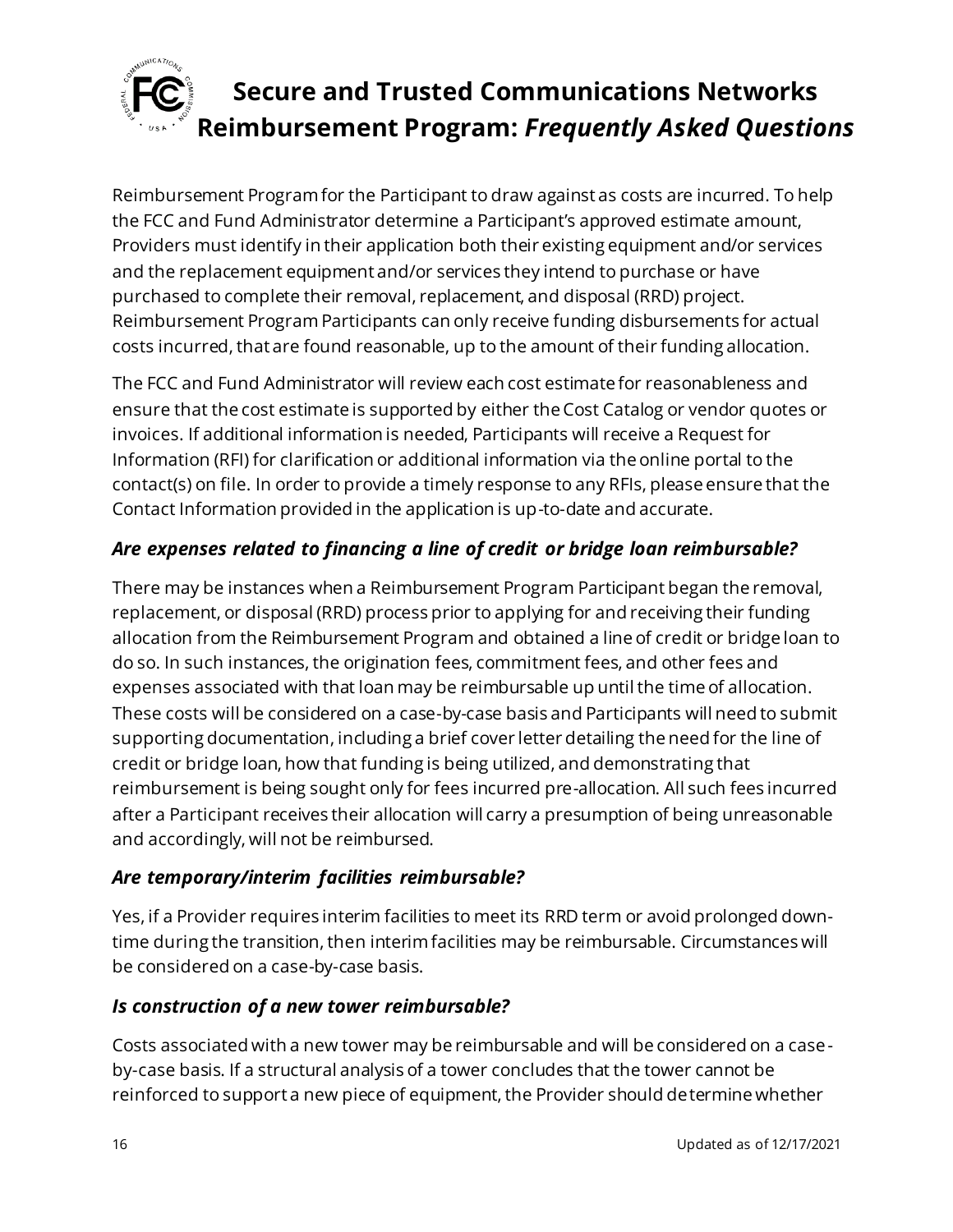

there are other options available besides constructing a new tower that will allow it to complete its equipment replacement within its RRD term. Any Reimbursement Program Participant seeking reimbursement for tower construction will be required to submit documentation, such as a statement signed and with the seal of an accredited structural engineer, certifying the results of a tower study, along with their cost estimate to erect the new tower.

### *Can Providers be reimbursed for vendor travel expenses? If so, how should travel expenses for reimbursement be submitted?*

Vendor travel expenses (e.g., meals, airfare, mileage) not included in a vendor's rates are eligible for reimbursement provided they are reasonable. All stand-alone travel expenses submitted for reimbursement must be itemized. Consistent with Internal Revenue Service guidelines, Reimbursement Program Participants must also submit receipts for any travel expense greater than \$75.00 and all lodging expenses. As such, please include receipts for travel expenses as an attachment to the particular reimbursement request on the FCC Form 5640 with which the travel expense is associated, in addition to the underlying invoice for the service rendered.

Alternatively, expenses for meals and incidentals can be billed on a per diem basis. The per diem amount should be in accordance with the approved government per diem rates in effect with the work that was performed (available at th[e GSA website\)](https://www.gsa.gov/travel/plan-book/per-diem-rates) for the location where the work was completed. Note that lodging may not be billed on a per diem basis and those expenses must be supported by a receipt or invoice.

### *Can a Provider be reimbursed for the cost of in-house labor?*

The cost of the salary of an internal employee for the time he or she works exclusively on tasks directly related to the Participant's RRD project may be reimbursable. Reimbursement Program Participants will be required to submit documentation showing hourly rates, time spent on the RRD project, and other information that will allow the Fund Administrator, and any Program auditors, to substantiate the cost incurred by the Participant.

Note that overhead and ongoing business expenses not directly attributable to the RRD of Huawei and/or ZTE communications equipment or services, that would be incurred regardless of participation in the Program, are not reimbursable. Examples of nonreimbursable overhead costs include general business operations, administrative, accounting, rent, utilities, insurance, normal system maintenance, etc. For instance, if an employee was hired specifically to manage Reimbursement Program compliance, their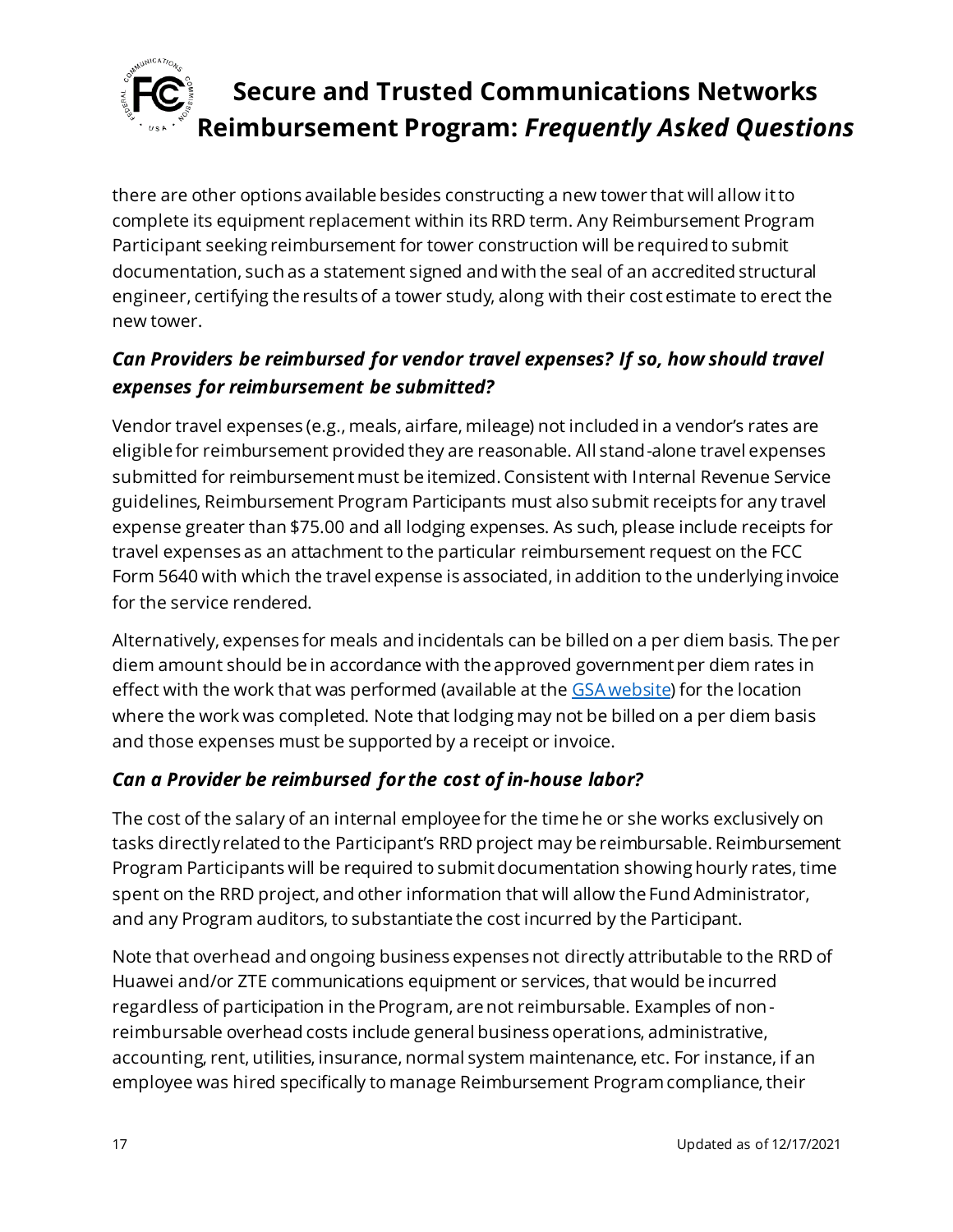

salary and benefits may be reimbursable, but only that portion of the salary (i.e., hours) directly related to the Program - hours working on general business operations not related to the Program will not be reimbursable.

Providers are not permitted to sell services to themselves and employees are not permitted to sell consulting services to the Provider.

### *What does the Project Management Category in the Cost Catalog Cover for purposes of cost estimates?*

Providers may consider project management services to include both 'reimbursementrelated' project management services (e.g., FCC Form 5640 planning, preparation and filing support, invoice processing, documentation collection and completion) and 'in-the-field' technical project management services (i.e., vendor turnkey or bundled, technical management of on-site equipment removal, replacement, and disposal projects). For purposes of estimating cost using the Cost Catalog, the Project Management categories (in particular 5.7.1 and 5.7.3) are only applicable to estimating cost for 'in-the-field' technical project management services.

'Reimbursement-related' project management services (e.g., FCC Form 5640 planning, preparation and filing support, invoice processing, documentation collection and completion) are not included in the Cost Catalog and should, therefore, be entered by indicating that the cost estimate average is not included in the Cost Catalog and providing the estimated costs and required supporting documentation. Estimates will be reviewed for reasonableness based on the description of services provided relative to the total cost and technical aspects of the project; consideration of the timing of the Participant's removal, replacement, and disposal project; and consideration of the appropriateness of the rate provided given the type of work described.

The rates for 'Reimbursement-related' project management services are anticipated to be lower than those included in the Cost Catalog, which are intended to apply to 'in-the-field' technical project management services.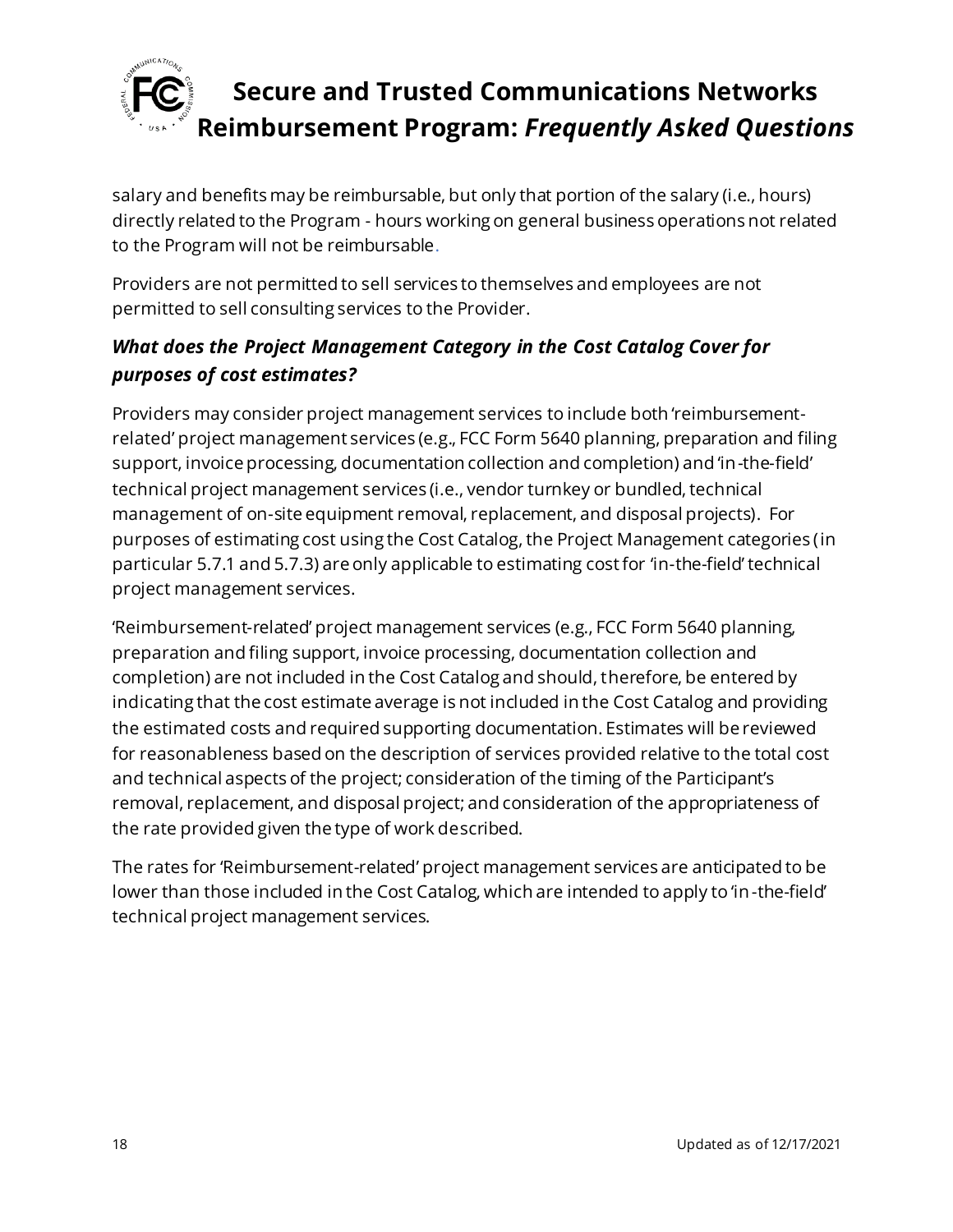

## *How will Reimbursement for disposal costs performed prior to the release of the FCC's guidance on disposal best practices be considered?<sup>16</sup>*

The FCC addressed this question in the Disposal Guidanc[e Public Notice \(PN DA 21-1234\)](https://docs.fcc.gov/public/attachments/DA-21-1234A1.pdf). Providers of advanced communications services that removed and disposed of covered communications equipment or services prior to the release of PN DA 21-1234 on September 30, 2021 could not have known the best practices provided in Appendix A of that PN. Accordingly, the Commission will take this into account when evaluating compliance with Section 1.50004(j) for disposal occurring prior to the release of these best practices. The Commission expects Providers have acted reasonably, however, in carrying out the safe and secure disposal of covered communications equipment and have retained sufficient documentation to verify the disposal efforts taken. To the extent that covered communications equipment is still in a Provider's custody and not destroyed, providers are encouraged to follow the disposal guidance provided in PN DA 21-1234 going forward.

### *Can the cost of replacing non-Huawei or ZTE (i.e., "third-party") network equipment that is not compatible with replacement equipment be reimbursable?<sup>17</sup>*

Yes. Third-party network equipment that is not compatible with replacement equipment and rendered useless due to the replacement of covered equipment with incompatible replacement equipment may be eligible for reimbursement under the Reimbursement Program. To be considered eligible, the costs associated with the replacement of such equipment must be reasonably necessary to the removal, replacement, and disposal of covered communications equipment and service. That said, the cost of replacing non-Huawei and ZTE customer premises equipment (CPE) is ineligible for reimbursement. *See WCB Finalizes Application Filing Procedures, Cost Catalog, and Replacement List for the Secure and Trusted Communications Networks Reimbursement Program*, WC Docket No. 18-89, Public Notice, DA 21-947, para. 90 (WCB Aug. 3, 2021); *Protecting Against National Security Threats to the Communications Supply Chain Through FCC Programs,* WC Docket No. 18-89, Order on Clarification, DA 21-1339, paras. 6-7 (WCB Oct. 28, 2021).

<sup>16</sup> Added 10/20/2021

<sup>17</sup> Added 12/03/2021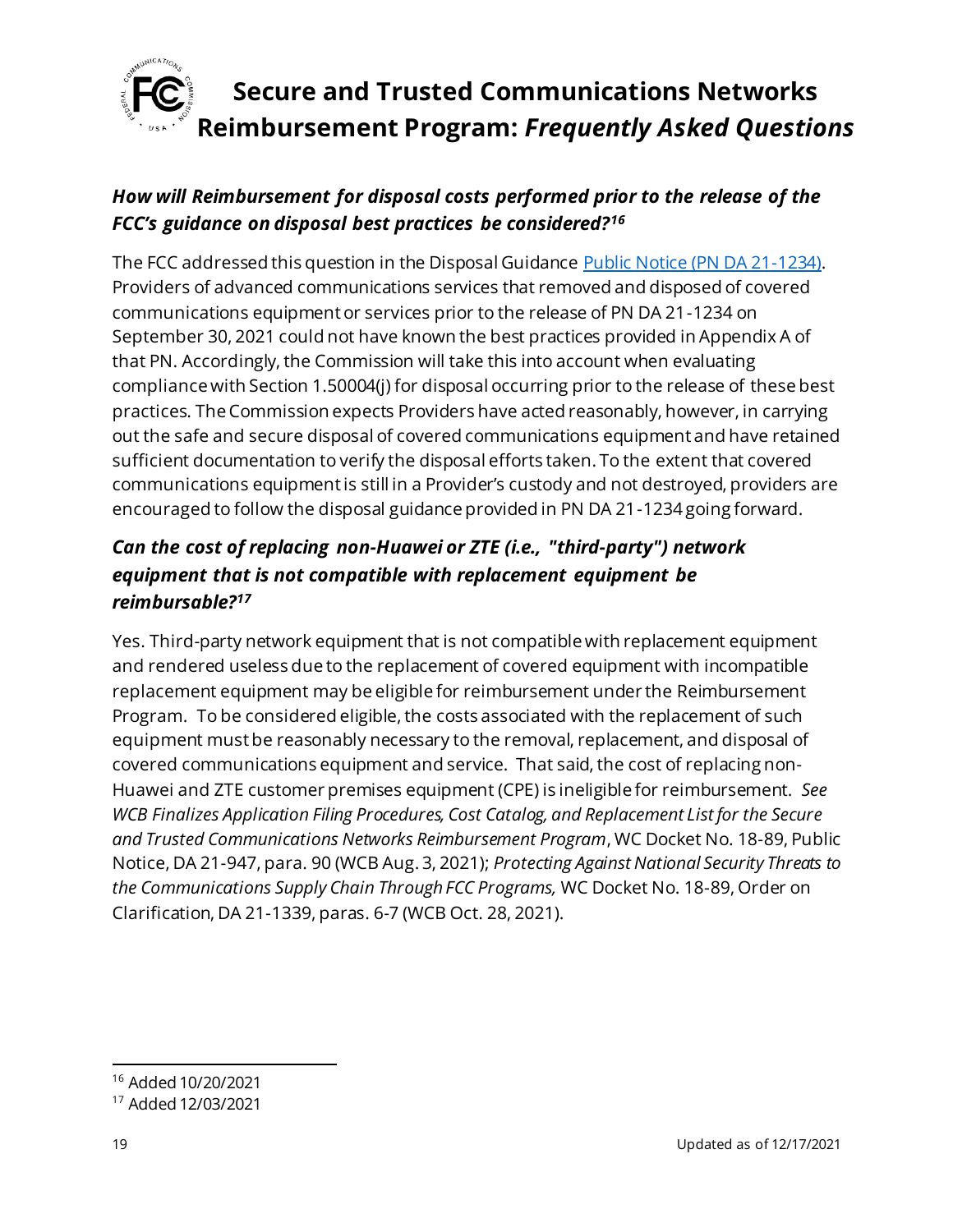

### <span id="page-19-0"></span>**Cost Estimates**

#### *How often can Providers revise cost estimate(s)?*

During the filing window, Applicants may revise their cost estimates as many times as needed. Once their application has been submitted and while it is being reviewed, i.e., prior to being deemed eligible and receiving notification of their allocation, Applicants cannot amend their cost estimates unless (1) specifically asked to revise their estimate in response to a RFI from the Reimbursement Program Fund Administrator or (2) the Applicant has notified the Reimbursement Program Fund Administrator of its intent to amend its application and has contacted the Fund Administrator Help Desk via email or phone. As a general matter, amendments to an FCC Form 5640 Application Request for Funding Allocation that would result in an increase to the total cost estimate will be denied. Postallocation throughout the reimbursement process, Reimbursement Program Participants must revise their cost estimate if either a) costs are not fully supported by a vendor quote or b) a vendor's quoted cost has changed. Updated, current vendor quotes must be filed with the Commission prior to submitting a reimbursement claim associated with the vendor or supplier.

#### *Can Providers include contingency amounts to their estimates?*

No, contingency amounts will not be accepted as part of an Applicant's cost estimate submission. Post allocation issuance, Reimbursement Program Participants can revise their cost estimates, through a modification filing if they learn of additional expenses or higher costs than those previously entered.

### *If a cost estimate has been approved during the estimate review phase, will all invoices associated with that cost estimate also be considered reimbursable?*

During the estimate review phase, the FCC and Fund Administrator will conduct a detailed review of all estimates submitted, requesting further information if needed. Invoice submissions will undergo a separate thorough review process even if the cost estimate has already been approved.

When a Reimbursement Program Participant later submits a Reimbursement Claim Request for an expense that was approved during the cost estimate review phase, that submission will be reviewed for sufficiency of documentation (e.g., a valid vendor invoice) and consideration of whether the Participant has made any changes in its transition plan as indicated through other submissions or cost estimate modifications.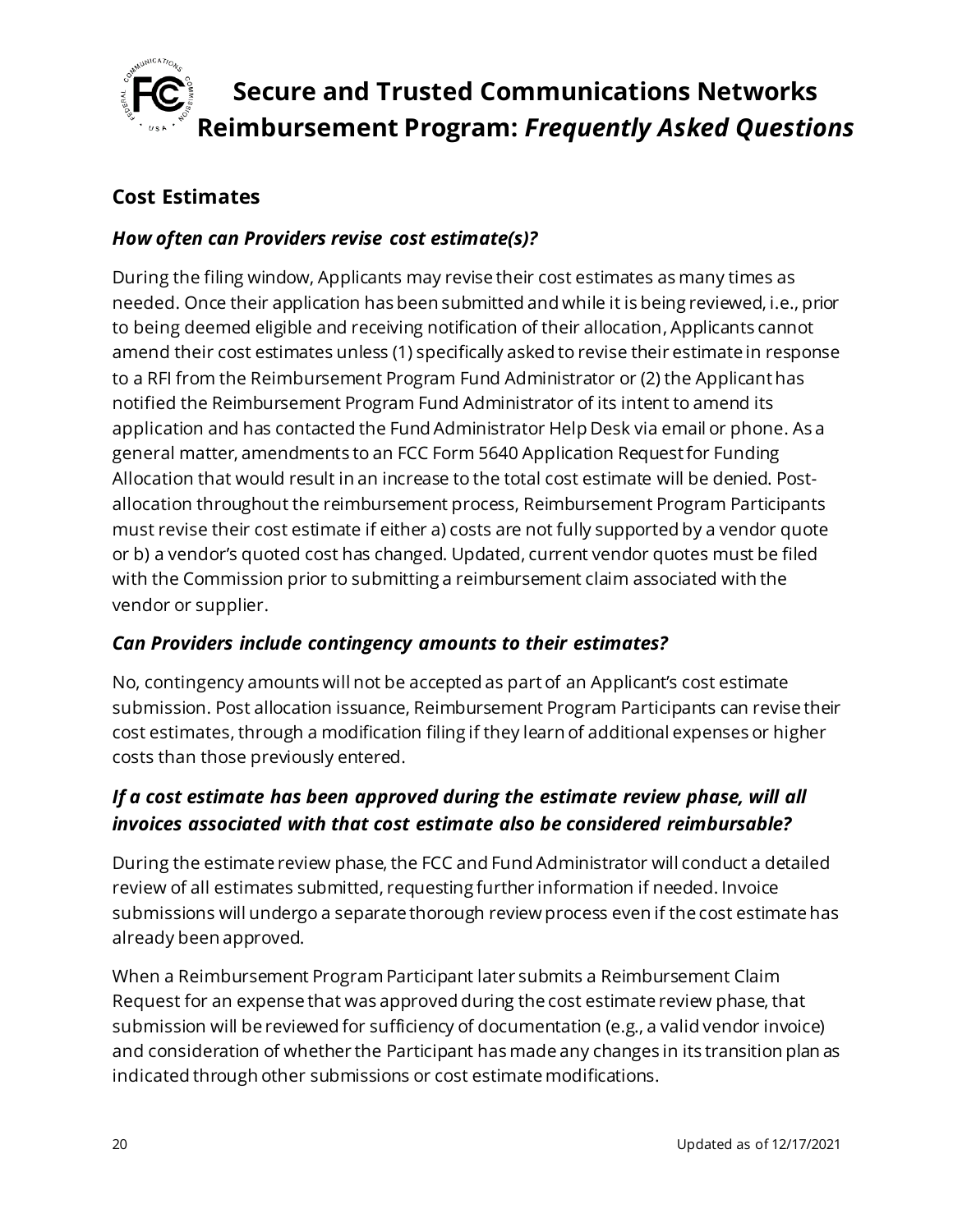

If the actual cost of the equipment or service has increased above what the Participant estimated, or the Participant purchases equipment or services that are different from what it reported when submitting its cost estimates, the Participant will be asked to revise and resubmit its estimate to reflect the updated understanding of expenses. The FCC and Fund Administrator will review this documentation and recommend payment for those revised expenses deemed reasonable. Funding allocations will not be adjusted once issued, and Participants will only be reimbursed for reasonable expenses actually incurred up to the amount of the allocation even if their plans change or actual costs exceed the amount of the funding allocation.

### *What documentation is required when submitting cost estimates for in-house labor?*

If an Applicant intends to use in-house labor to perform tasks related to the Reimbursement Program, they may be eligible for reimbursement if adequately supported. All internal labor costs that an Applicant expects to incur in conjunction with the Program and for which it intends to seek reimbursement must be included in its cost estimate. When filing cost estimates not based on the Cost Catalog, internal labor costs should be estimated on a per hour basis for each Program-related task, providing both an estimate of labor hours to be incurred for each Program-related task and the internal labor rate to be used. The cost estimate for each task will equal the estimate of the total hours per task multiplied by the per hour internal labor rate, which may include salary and benefits. As with all cost estimates, Applicants must certify that the estimates are made in good faith.

If an Applicant's cost estimate includes internal labor costs, it should upload the following supporting documentation to its estimate:

- A listing of the tasks it expects to perform during the Program, including the estimated hours per task, the internal labor rate to be applied, and the total dollar amount for the task
- A breakdown of how each internal labor rate is calculated, showing the salary and benefits

In its review and assignment of an allocation, the FCC and Fund Administrator will exercise its discretion in determining the reasonableness of hours and/or labor rates. Applicants should anticipate and be prepared to provide justification if additional information is requested as to why the total labor amount entered is above that listed in the Cost Catalog. During the reimbursement period or at account closing, the FCC and/or Fund Administrator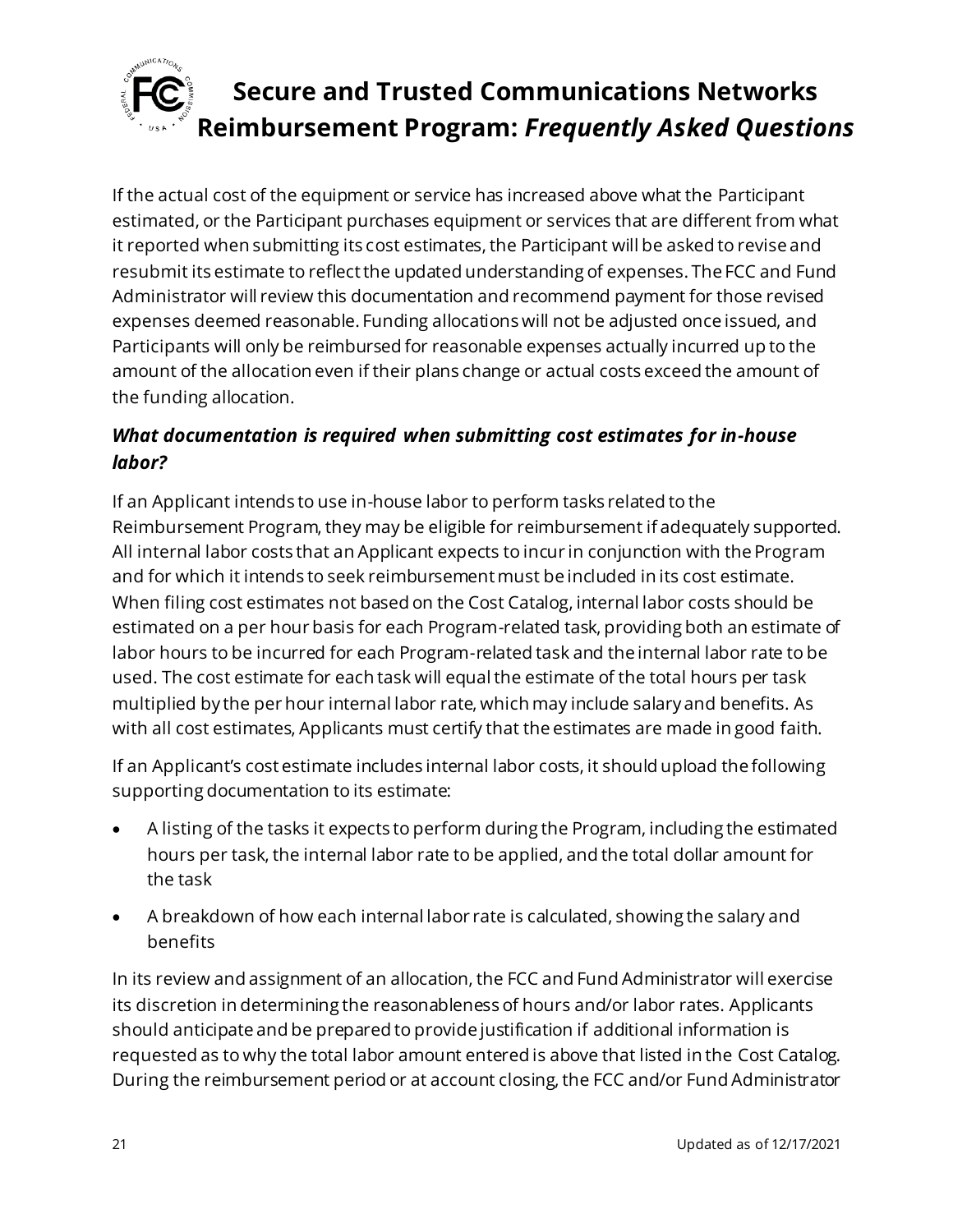

may request additional supporting information for internal labor costs, such as payroll, human resources, or financial records.

## *How should Applicants submit cost estimates for truck rolls or self-install services (Cost Catalog index 5.49.0)?<sup>18</sup>*

Prior versions of the Cost Catalog incorrectly indicated that the cost estimate range and average identified for truck rolls or self-install services (Cost Catalog Index 5.49.0) were per end user. The cost estimate range and average instead, however, reflect the total estimated cost for the truck rolls or self-installs needed for all applicable end user locations in a local service area -- not the cost for truck roll or self-install to each individual end user location. Removal of the "(per end-user)" unit of measurement for cost estimates for truck rolls or self-install services is reflected in the*Secure and Trusted Communications Networks Reimbursement Program: Final Catalog of Eligible Expenses and Estimated Costs, Revised December 17, 2021.*

### <span id="page-21-0"></span>**Reimbursement & Payment Process**

### *When and how can Providers submit reimbursement claims for actual costs incurred?*

Reimbursement Program Participants can submit Reimbursement Claim Requests after they have incurred expenses and received their funding allocation as part of the application process. Participants submit reimbursement claims via the online portal using FCC Form 5640 Reimbursement Claim Request and will need to include supporting invoices and other cost documentation with the submission. Detailed guidance will be provided on how to submit Reimbursement Claim Requests via the online portal.

Participants can submit multiple Reimbursement Claim Requests via the online portal as they incur expenses throughout the reimbursement period. Participants are required to link actual costs incurred and the supporting invoice documentation to their itemized cost estimates. Participants must submit invoices through the online portal as attachments to their Reimbursement Claim Request.

Participants must file at least one Reimbursement Claim Request within one year of when the Commission approves the Provider's Application Request for Funding Allocation or the allocation will revert back to the Commission. Participants have one year from the initial disbursement of funds to complete the permanent RRD term of covered communications

<sup>18</sup> Added 12/17/2021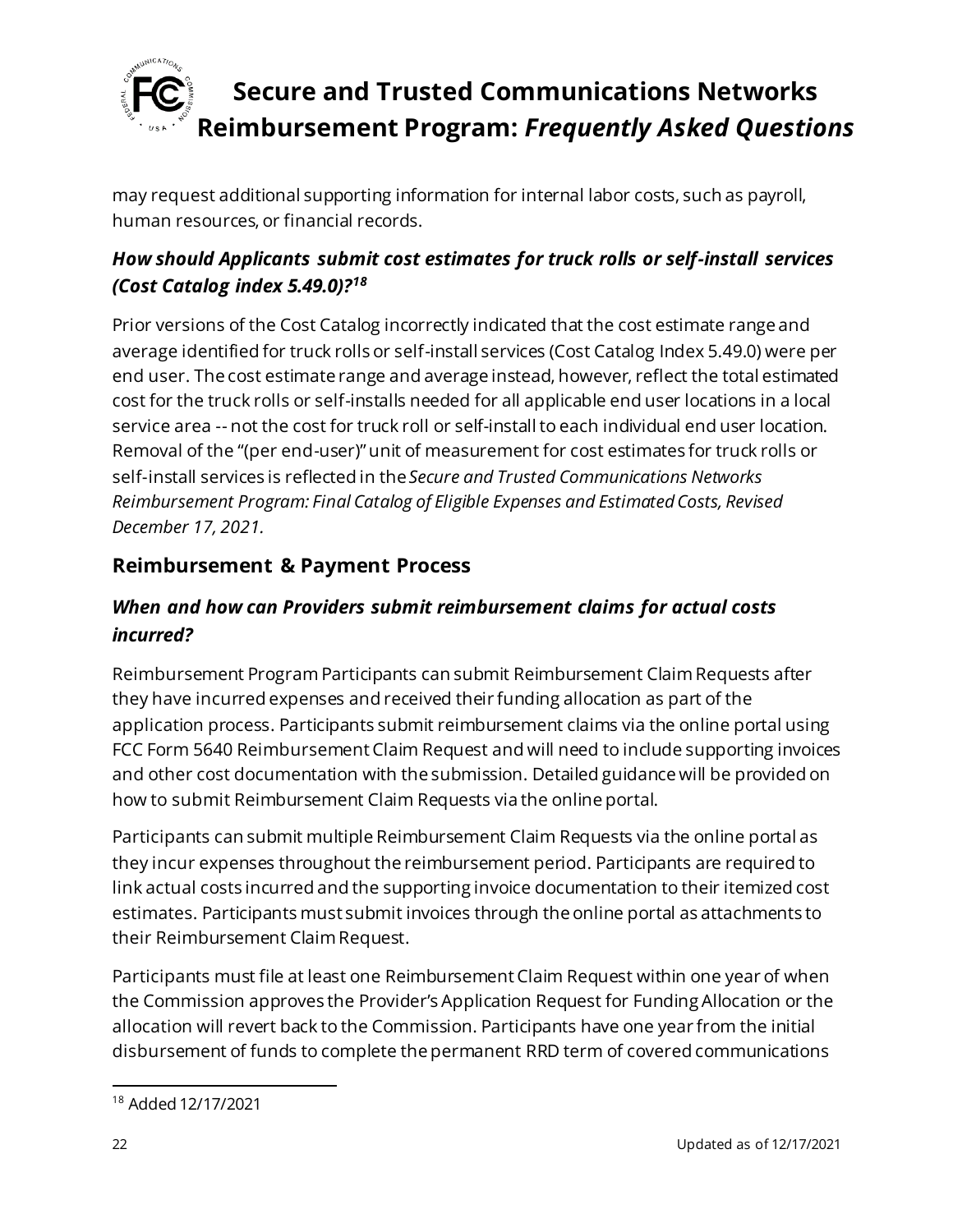

equipment or services unless and until they request and receive a term extension from the FCC. Participants can not submit Reimbursement Claim Requests for costs incurred after the end of their RRD term.

### *What standard will be applied to determine whether a cost is reimbursable?*

The FCC uses a "costs reasonably incurred" standard when determining whether a cost is reimbursable. This standard focuses on whether the cost is reasonably incurred for the removal, replacement, and disposal of Huawei/ZTE equipment and services. In evaluating the replacement, the Commission focuses on reasonable costs for a comparable replacement. For an additional discussion on the difference between a comparable replacement and a technology upgrade for purposes of the Reimbursement Program, *see Third R&O*, FCC 21-86, paras. 86-92.

A Participant's request for payment will be evaluated by the Fund Administrator and the FCC based on information provided by the Participant in their FCC Form 5640 Reimbursement Claim Request filing. To determine whether the expense was 'reasonably incurred', they will consider whether the cost is typically incurred when transitioning from covered communications equipment and services to a replacement, the costs in relation to alternative equipment and services, and the capabilities and functions performed by the replacement equipment and services as compared to the equipment and services removed. The Fund Administrator and the FCC will use comparison to the price ranges in the Cost Catalog, review of supporting invoice documentation provided, comparison to similar RRD project requests, and consideration of any additional justification or explanation submitted by the Participant. The approval process is designed to ensure reasonably incurred expenses are paid while at the same time guarding against waste, fraud, and abuse associated with the disbursement of federal funding. The FCC developed the Cost Catalog, with the input of industry stakeholders, to provide guidance on a range of market prices for expenses that Participants may incur as they replace Huawei and/or ZTE equipment or services.

### *What supporting detail is required for reimbursement of expenses?<sup>19</sup>*

Before submitting a Reimbursement Claim Request, Participants will need to provide a vendor or supplier quote associated with the invoice in the Reimbursement Claim Request. Participants will be required to link actual costs incurred and the supporting invoice documentation to their itemized cost estimates.

<sup>19</sup> Updated 12/03/2021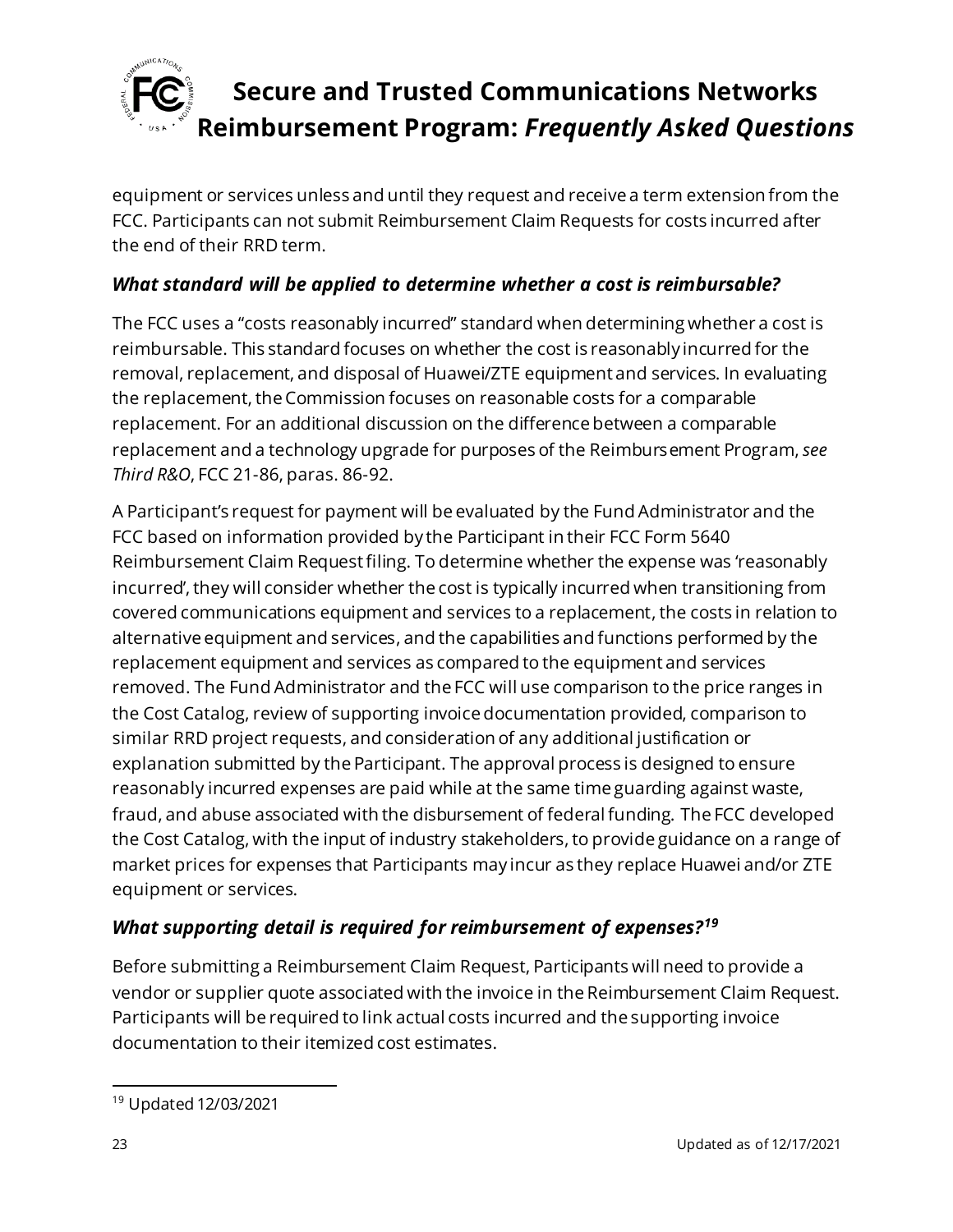

Supporting documentation of the expense incurred mustinclude a valid invoice (including vendor name, date issued, description of contents, etc.), receipt, or other form of documentation that explains the nature and cost of the expense.

Note: The Cost Catalog may not be used as documentation of an incurred expense. The Cost Catalog may only be used to support estimated costs and the Program only reimburses for actual costs reasonably incurred.

Specifically, invoices submitted by Participants for reimbursement must include the following information:

- Name of the vendor providing the service or equipment
- Invoice number (assigned by the vendor)
- Invoice date
- Payment due date
- Employer Identification Number (EIN) or Taxpayer Identification Number (TIN) of the vendor
- Description of the service provided, or equipment purchased
- Explanation of why expense is reimbursable under Program guidelines (which may be included in a cover letter)
- Total Invoice amount
- Name of the Provider and Applicant FRN, or name of the Provider incurring the expense
- If costs are associated with a specific site location, include location name/number, and Location ID

### *Do Providers need to revise cost estimates if the actual cost exceeds the previously verified amount?*

Yes. Reimbursement Program Participants will be required to submit a revised cost estimate, by filing a modification application, and provide the rationale for increased costs before a claim in excess of a previously verified amount, at the line item level, will be considered. Participants will be notified via the online portal by the FCC and Fund Administrator through a RFI if a revision is required. Reimbursement will not be made in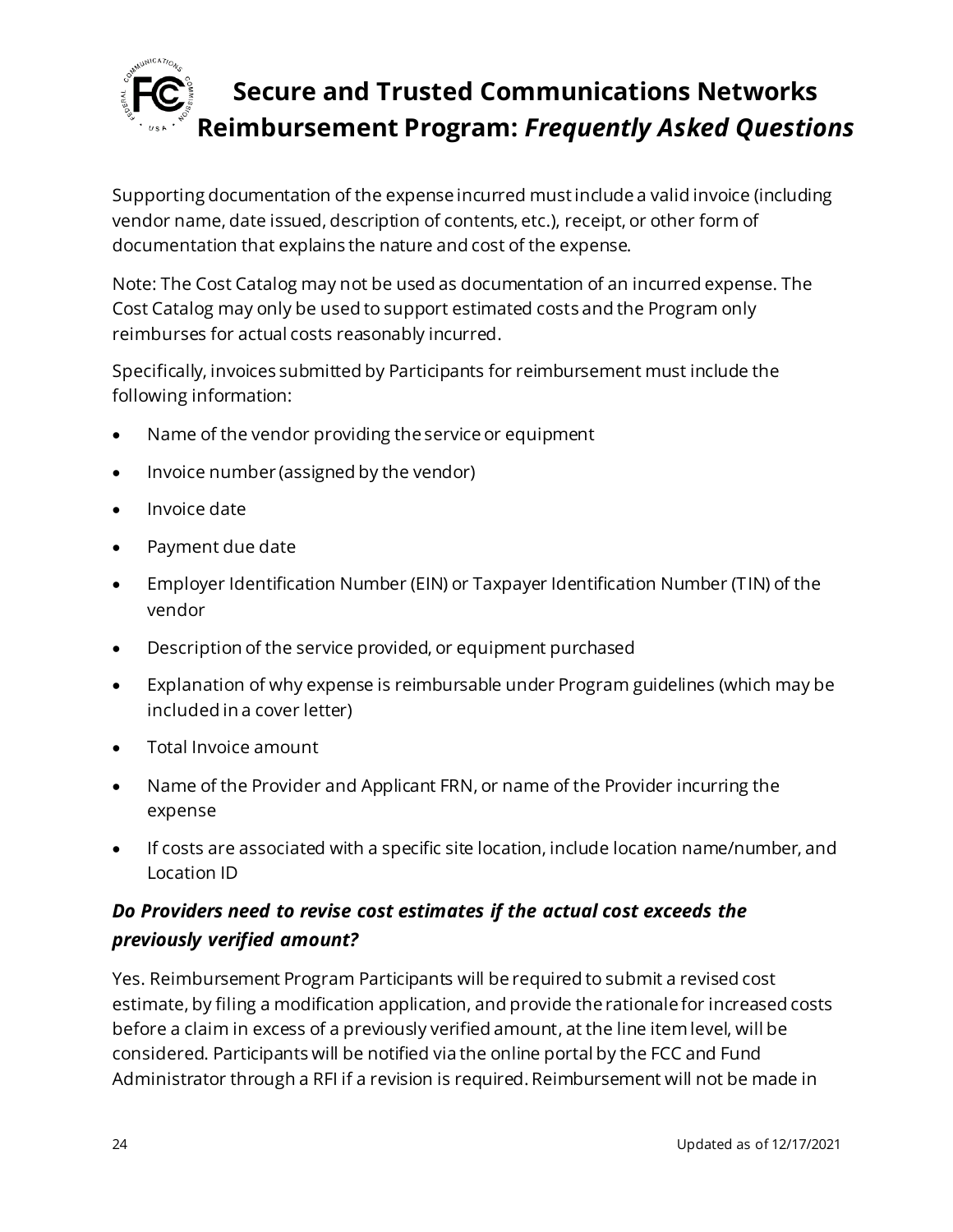

excess of a Participants available allocation amount. Claims exceeding the available allocation may be submitted as a Reimbursement Claim Request but will not be reviewed for reasonableness or forwarded for payment until, and if, a subsequent allocation is made by the Commission. If a subsequent allocation is not issued by the Commission, then those pending Reimbursement Claim Requests seeking disbursements in excess of the Participant's allocation amount will be denied. Participants may also be asked to provide details on the variance and rationale for increased costs.

## *If an element of the verified cost estimate was based on the Cost Catalog price, does the Provider need to submit a copy of the vendor quote before requesting reimbursement?*

Yes, Reimbursement Program Participants must submit a copy of the vendor quote, by filing a modification application, before filing a Reimbursement Claim Request for any claims for which the estimated costs were based on the Cost Catalog.

## *What documentation is required when seeking reimbursement for invoices for inhouse labor?*

For internal labor costs to be reimbursable, they must be entirely related to the Participant's RRD project (e.g., the costs would not have been incurred 'but for' the Reimbursement Program). When seeking reimbursement for internal labor, Participants must provide details on a per hour basis for each Program-related task, providing the labor hours incurred for each Program-related task, the internal labor rate used and a total cost. The total cost for each task should therefore equal the total hours per task multiplied by the per hour internal labor rate. Internal labor rates may include salary and benefits.

Specifically, when submitting a reimbursement claim for internal labor, a Participant should provide the following documents (in place of an invoice from a third-party vendor):

- A report detailing the employee name, the employee hourly/labor rates, a description of the work performed for each Program-related task, the number of hours worked, the date(s) of hours worked, and the resulting dollar cost. This report should include an invoice number, invoice date, vendor name (name of the Provider) and vendor EIN/TIN.
- Copies of employee timesheets or paystubs (or Internal Revenue Service Form W-2 or Wage and Tax Statements) showing hours worked on each Program-related task, each day. Timesheet hours must match the totals reported by the task above. Timesheets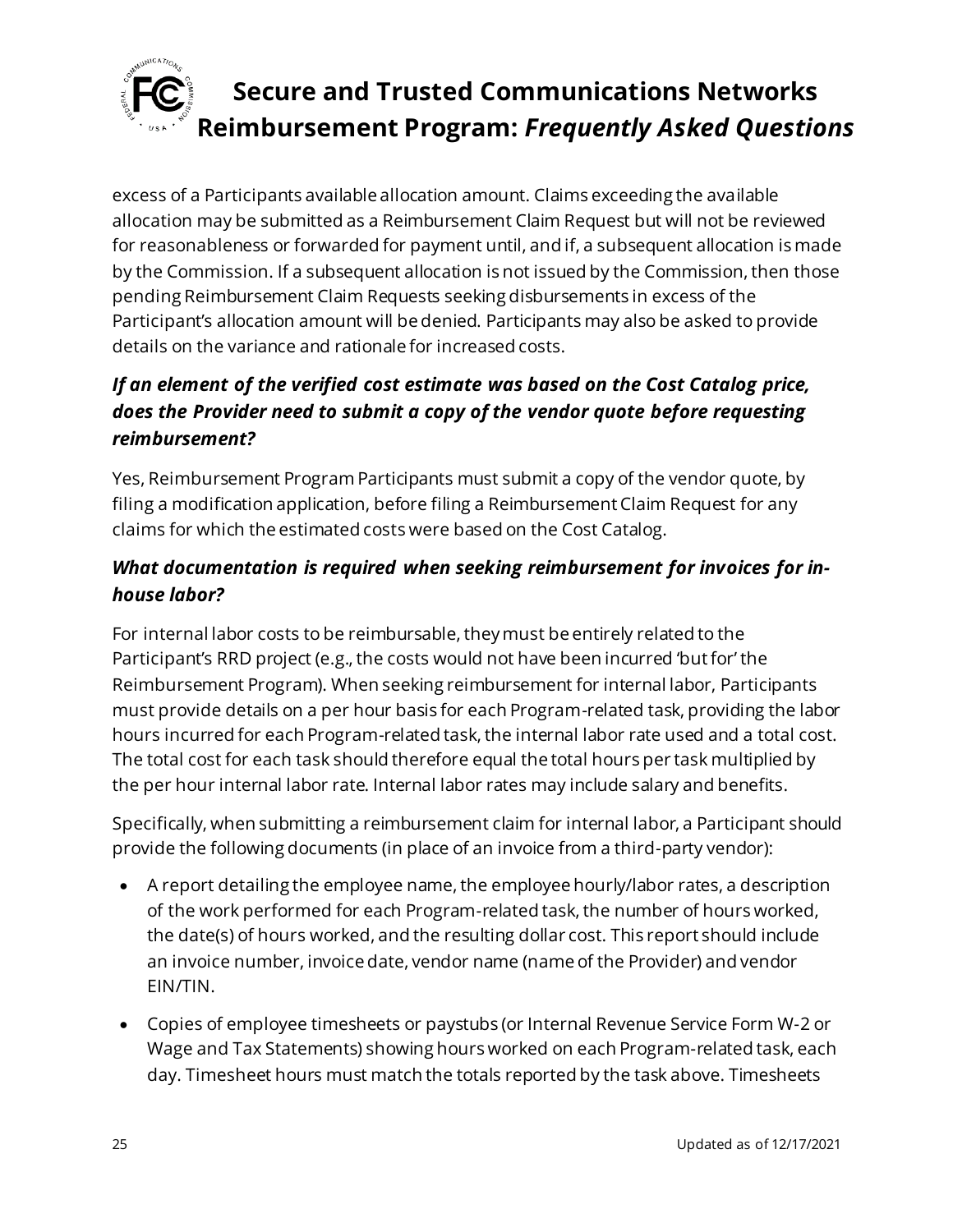

may come from either the Provider's time and expense reporting systems or can be manually prepared using spreadsheets or other means.

In its review, the FCC and Fund Administrator will exercise its discretion in determining the reasonableness of hours and/or labor rates. Participants should anticipate and be prepared to provide justification if additional information is requested as to why the total labor amount entered is above that listed in the Cost Catalog.

### *Do professional services need to be performed prior to being submitted for reimbursement?*

Reimbursement Program Participants can only seek reimbursement for costs actually incurred. Professional services refer to different types of activities such as legal services, engineering professional services and project management. Project management can include both reimbursement-related project management services (e.g., FCC Form 5640 planning, preparation and filing support, invoice processing, documentation collection and completion) and 'in-the-field' technical project management services (i.e., vendor turnkey or bundled, technical management of on-site equipment removal, replacement, and disposal projects). All professional services, excluding 'in-the-field' project management services, must be completed before the associated cost is submitted for reimbursement.

Please refer to the Cost Catalog for a detailed list of the professional services eligible for reimbursement. For purposes of estimating cost using the Cost Catalog for the initial funding allocation request, Project Management (in particular 5.7.1 and 5.7.3) is limited to estimated costs for 'in-the-field' technical project management services.

#### *What supporting detail is required for reimbursement of professional services?*

All requests for reimbursement for professional services must be accompanied by a supporting vendor invoice.

• Time and Material Billing – All professional services (e.g., legal work and reimbursement-related project management services) excluding engineering professional services or 'in-the-field' technical project management, must be billed as time and materials and not as a fixed fee. For services performed on a 'time and materials' basis, the invoice must identify the individual(s) who completed the work, specify the hours and dates worked by the individual(s), the associated rate(s) per hour, and a detailed description of each activity performed by each person. Invoices will be reviewed for reasonableness based on description of services provided relative to the total cost and technical aspects of the project; consideration of the timing of the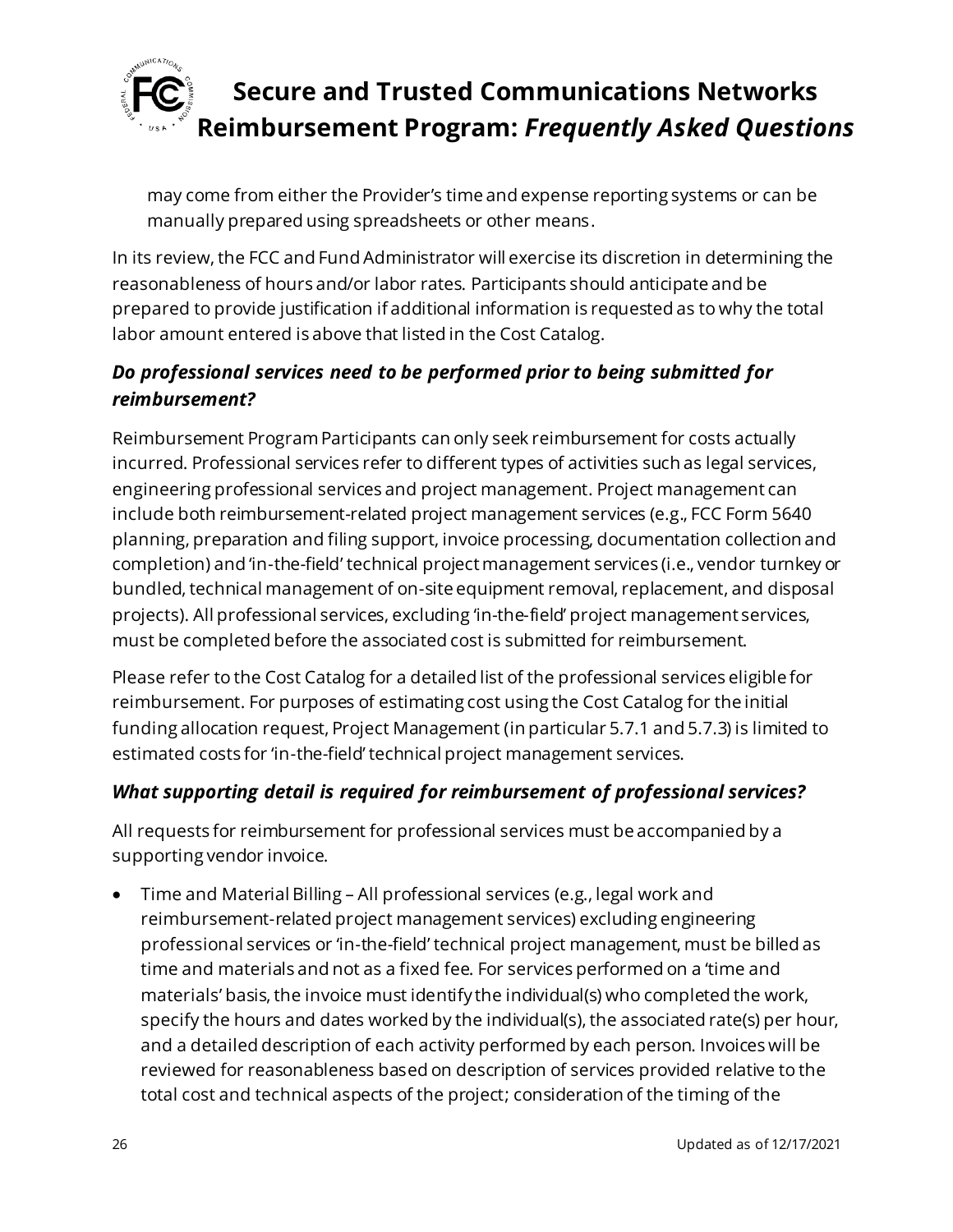

Participant's removal, replacement, and disposal project; and consideration of the rate of the individual(s) relative to the type of work performed. For example, invoices covering a variety of legal services and which also include 'reimbursement-related' services (e.g., FCC Form 5640 planning, preparation and filing support, invoice processing, documentation collection and completion) should demonstrate a difference in the rate charged by lawyers performing legal services and other professionals performing FCC Form 5640 planning, preparation and filing support.

• Fixed Fee Billing – Specific engineering professional services that result in work products or deliverables (e.g., system design, vendor selection, technical bid support, and subcontractor retention and management) may be billed to a Provider as a fixed fee. For professional services billed as fixed fee, the Participant must submit a copy of the vendor invoice and quote that provides a cost and activity 'build-up' to support the expense. Fixed fee invoices must specify the time period covered by the invoice, a description of the services rendered, and the amount due.

#### *When will Providers receive reimbursement payments?*

Providers that are deemed eligible and receive a funding allocation can begin to submit invoices for reimbursement as soon as they receive their allocation. Reimbursement Claim Requests will be reviewed by the Fund Administrator and approved by the FCC. Approved claims will be forwarded to the U.S. Treasury for disbursement. Reimbursement Program Participants will receive reimbursement via Automated Clearing House payments from the U.S. Treasury into the bank account they identify via the DUNS number on file.

There are many variables that affect the timing of receipt of payments, including documentation provided and any additional documentation that may be requested. Participants can facilitate timely processing of requests by ensuring the accuracy of all information entered in their application, attaching any explanatory and/or documentary materials needed to justify an expense, and responding timely to any requests for information from the Fund Administrator. The Participant also must have a registered DUNS number so approved payments can be transferred to the Providers bank account.

### *How does a Provider submit bank account information to receive payment(s)?*

Applicants must register in SAM.gov using the DUNS number submitted in its FCC Form 5640 Application Request for Funding Allocation in order to be eligible to receive payments from the U.S. Treasury.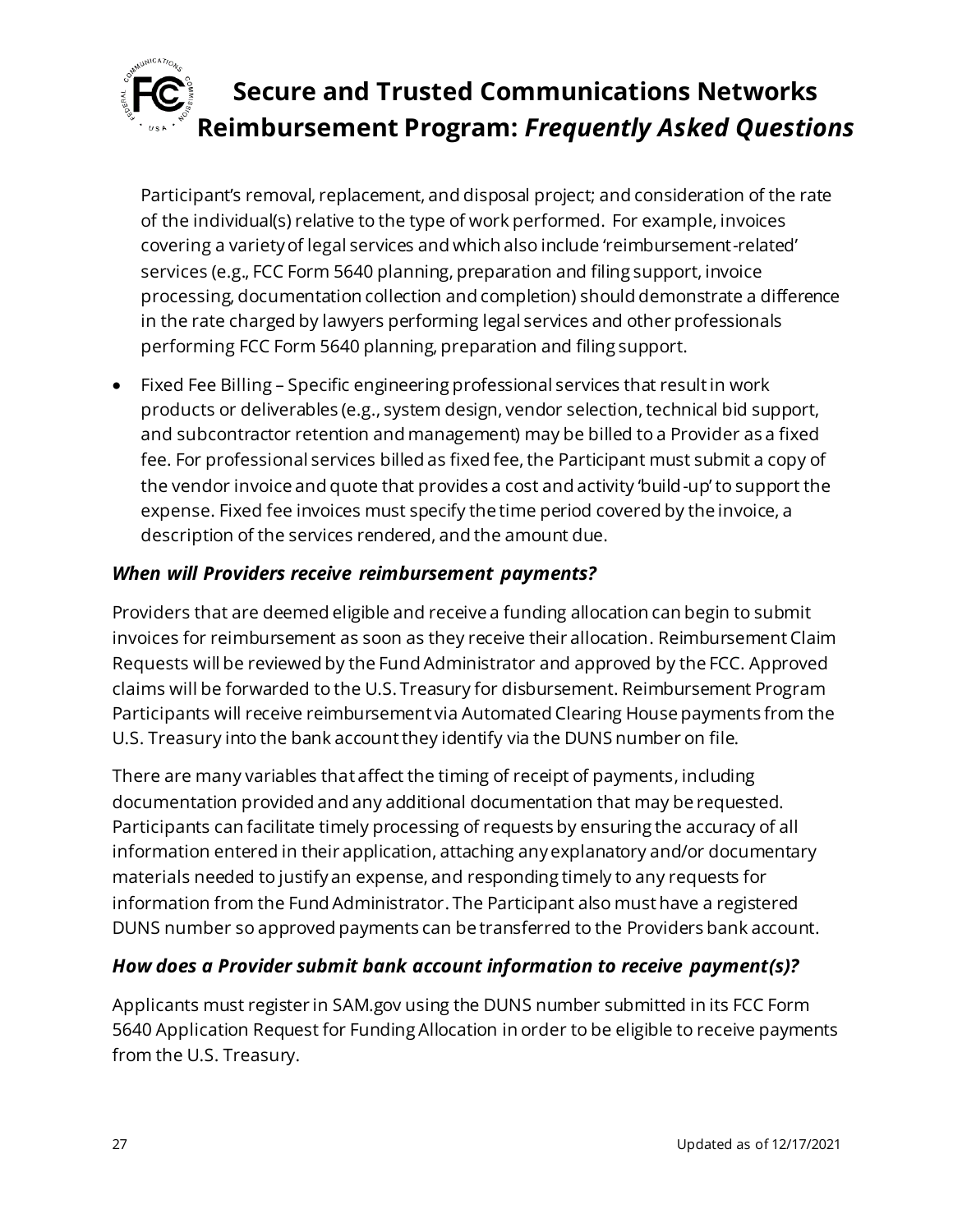

Applicants that do not already have a DUNS number and Commercial and Government Entity (CAGE) code are encouraged to register for these identifiers early, as they may take some time to obtain. Applicants can refer to Th[e Dun & Bradstreet website](https://fedgov.dnb.com/webform/) for more information on obtaining a DUNS number. Th[e Defense Logistics Agency CAGE portal](https://cage.dla.mil/) has more information on obtaining a CAGE code. Th[e SAM.Gov Entity Registration Status](https://sam.gov/content/status-tracker)  [Tracker](https://sam.gov/content/status-tracker) also has additional resources regarding the registration process.

When registering the DUNS in SAM.Gov, Applicants will need to ensure that the Taxpayer Identification Number (TIN) that they input matches the TIN associated with their FCC Registration Number (FRN) in CORES.

### *Must invoices be paid in full prior to submitting them for reimbursement?*

No. Reimbursement can be made based on a cost incurred as evidenced by a valid invoice. Participants do not need to pay an invoice before submitting it for reimbursement. The invoice must show that a valid payment is owed and due on a particular date. All invoices must contain a payment due date in addition to the other metadata requested in the FCC Form 5640.

Many reimbursable expenses will be billed and owed in installments. Participants can submit invoices and other cost documentation as payment of each installment is requested by the vendor. The online portal permits Participants to specify the portion of the invoice – by percentage or dollar amount – for which they are requesting reimbursement. For example, if 10% of the total amount of the sales order is reflected on the invoice with a specific date due, the FCC Form 5640 Reimbursement Claim Request allows Participants to request reimbursement for only that 10% that is due, and to return to the expense to add further cost documentation to the same line item when additional installments become due. Participants can add subsequent invoices to the expense line item at a later date.

### *What happens if Providers don't use all money disbursed for the equipment or services included in a reimbursement claim?<sup>20</sup>*

Reimbursed amounts that are either unused, returned to a vendor, or subsequently found to be ineligible based on supplemental information must be returned to the FCC. Per the FCC's rules, following the expiration of the Reimbursement Claim deadline, any remaining and unclaimed funding allocated to the Program Participant will revert to the

<sup>20</sup> Updated 12/03/2021